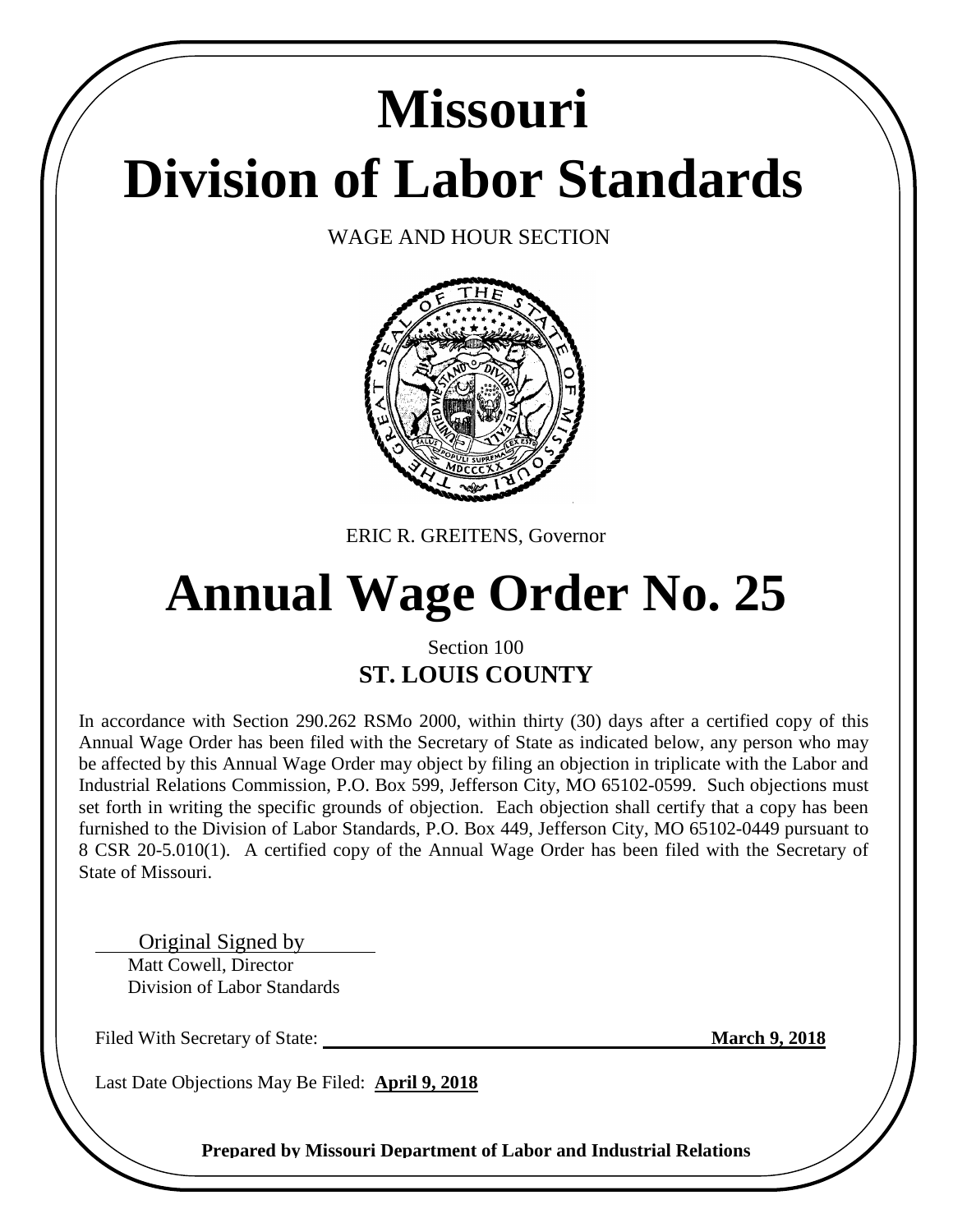#### Building Construction Rates for ST. LOUIS COUNTY

#### REPLACEMENT PAGE Section 100

|                                                 |                           |   | Basic   | Over-                     |                 |                              |  |  |
|-------------------------------------------------|---------------------------|---|---------|---------------------------|-----------------|------------------------------|--|--|
| <b>OCCUPATIONAL TITLE</b>                       | ** Date of                |   | Hourly  | Time                      | Holiday         | <b>Total Fringe Benefits</b> |  |  |
|                                                 | Increase                  |   | Rates   | Schedule                  | Schedule        |                              |  |  |
| Asbestos Worker (H & F) Insulator               |                           |   | \$38.70 | 55                        | 60              | \$23.17                      |  |  |
| Boilermaker                                     | 6/18                      |   | \$36.41 | 126                       | $\overline{7}$  | \$30.81                      |  |  |
| <b>Bricklayer and Stone Mason</b>               | 6/18                      |   | \$33.25 | 72                        | 5               | \$23.57                      |  |  |
| Carpenter                                       | 6/18                      |   | \$38.85 | $\overline{77}$           | 41              | \$17.31                      |  |  |
| <b>Cement Mason</b>                             | 6/18                      |   | \$32.66 | 80                        | 6               | \$19.00                      |  |  |
| <b>Communication Technician</b>                 |                           |   | \$33.21 | 44                        | 47              | \$20.24                      |  |  |
| Electrician (Inside Wireman)                    |                           |   | \$36.92 | 82                        | $\overline{71}$ | $$10.84 + 39\%$              |  |  |
| Electrician (Outside-Line Construction\Lineman) |                           |   | \$44.56 | 43                        | 45              | $$5.75 + 36\%$               |  |  |
| Lineman Operator                                |                           |   | \$38.35 | 43                        | 45              | $$5.75 + 36\%$               |  |  |
| Groundman                                       |                           |   | \$29.48 | 43                        | 45              | $$5.75 + 36\%$               |  |  |
| <b>Elevator Constructor</b>                     | 6/18                      | a | \$48.54 | $\overline{26}$           | $\overline{54}$ | \$34.395                     |  |  |
| Glazier                                         |                           |   | \$34.55 | $\overline{87}$           | 31              | \$26.20                      |  |  |
| Ironworker                                      |                           |   | \$33.96 | 11                        | 8               | \$25.745                     |  |  |
| Laborer (Building):                             |                           |   |         |                           |                 |                              |  |  |
| General                                         |                           |   | \$32.32 | 97                        | 26              | \$15.32                      |  |  |
| First Semi-Skilled                              |                           |   | \$31.91 | 114                       | 27              | \$15.32                      |  |  |
| Second Semi-Skilled                             |                           |   | \$32.32 | 109                       | 3               | \$15.32                      |  |  |
| Lather                                          | <b>USE CARPENTER RATE</b> |   |         |                           |                 |                              |  |  |
| Linoleum Layer and Cutter                       | 6/18                      |   | \$33.43 | 92                        | 26              | \$17.00                      |  |  |
| Marble Mason                                    |                           |   | \$32.12 | 76                        | 51              | \$15.25                      |  |  |
| Marble Finisher                                 |                           |   | \$26.67 | $\overline{76}$           | 51              | \$14.48                      |  |  |
| Millwright                                      |                           |   |         | <b>USE CARPENTER RATE</b> |                 |                              |  |  |
| <b>Operating Engineer</b>                       |                           |   |         |                           |                 |                              |  |  |
| Group I                                         | 6/18                      |   | \$32.96 | 3                         | 66              | \$27.43                      |  |  |
| Group II                                        | 6/18                      |   | \$32.96 | 3                         | 66              | \$27.43                      |  |  |
| Group III                                       | 6/18                      |   | \$31.06 | 3                         | 66              | \$27.43                      |  |  |
| Group III-A                                     | 6/18                      |   | \$32.96 | 3                         | 66              | \$27.43                      |  |  |
| Group IV                                        | 6/18                      |   | \$27.60 | 3                         | 66              | \$27.43                      |  |  |
| Group V                                         | 6/18                      |   | \$27.60 | 3                         | 66              | \$27.43                      |  |  |
| Painter                                         |                           |   | \$33.40 | 104                       | 12              | \$14.26                      |  |  |
| Pile Driver                                     |                           |   |         | <b>USE CARPENTER RATE</b> |                 |                              |  |  |
| Pipe Fitter                                     |                           |   | \$39.25 | 91                        | 69              | \$27.18                      |  |  |
| Plasterer                                       |                           |   | \$31.81 | 67                        | 3               | \$18.68                      |  |  |
| Plumber                                         |                           |   | \$39.25 | 91                        | 69              | \$27.18                      |  |  |
| Roofer \ Waterproofer                           |                           |   | \$32.70 | 15                        | 73              | \$17.97                      |  |  |
| <b>Sheet Metal Worker</b>                       |                           |   | \$41.55 | $\overline{32}$           | $\overline{25}$ | \$22.72                      |  |  |
| Sprinkler Fitter - Fire Protection              |                           |   | \$43.31 | 66                        | 18              | \$23.27                      |  |  |
| Terrazzo Worker                                 |                           |   | \$32.40 | 116                       | 5               | \$14.26                      |  |  |
| <b>Terrazzo Finisher</b>                        |                           |   | \$30.65 | 116                       | 5               | \$12.73                      |  |  |
| <b>Tile Setter</b>                              |                           |   | \$32.12 | 76                        | $\overline{51}$ | \$15.25                      |  |  |
| <b>Tile Finisher</b>                            |                           |   | \$26.67 | 76                        | 51              | \$14.48                      |  |  |
| <b>Traffic Control Service Driver</b>           |                           |   | \$27.35 | 83                        | 17              | \$9.045                      |  |  |
| <b>Truck Driver-Teamster</b>                    |                           |   | \$30.41 | $\overline{35}$           | $\overline{36}$ | \$10.82                      |  |  |
|                                                 |                           |   |         |                           |                 |                              |  |  |

Fringe Benefit Percentage is of the Basic Hourly Rate

\*\*Annual Incremental Increase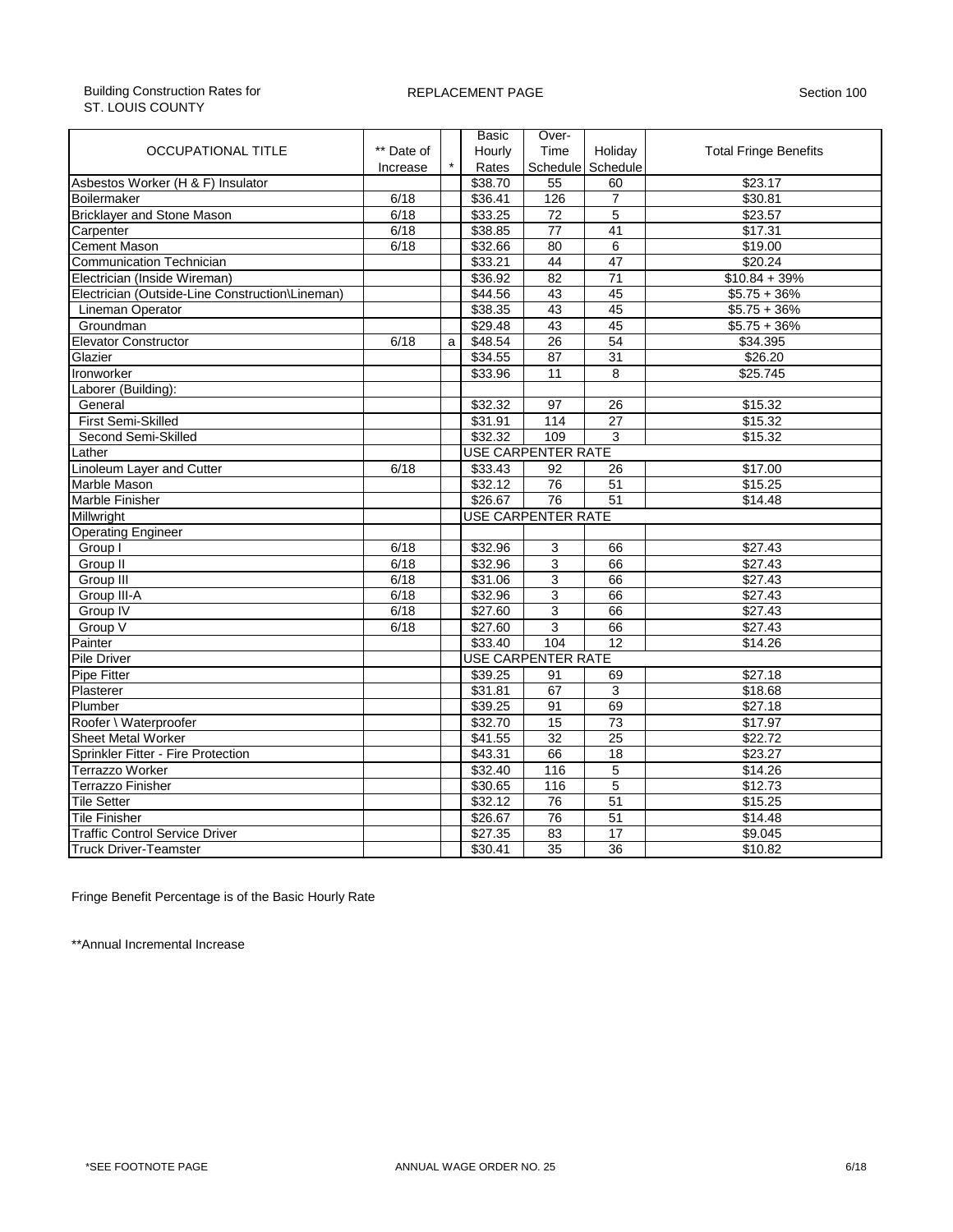#### Building Construction Rates for ST. LOUIS COUNTY Footnotes

|                           |            | Basic  | Over- |                   |                              |
|---------------------------|------------|--------|-------|-------------------|------------------------------|
| <b>OCCUPATIONAL TITLE</b> | ** Date of | Hourly | Time  | Holiday           | <b>Total Fringe Benefits</b> |
|                           | Increase   | Rates  |       | Schedule Schedule |                              |
|                           |            |        |       |                   |                              |
|                           |            |        |       |                   |                              |
|                           |            |        |       |                   |                              |
|                           |            |        |       |                   |                              |
|                           |            |        |       |                   |                              |
|                           |            |        |       |                   |                              |
|                           |            |        |       |                   |                              |
|                           |            |        |       |                   |                              |
|                           |            |        |       |                   |                              |
|                           |            |        |       |                   |                              |
|                           |            |        |       |                   |                              |
|                           |            |        |       |                   |                              |
|                           |            |        |       |                   |                              |

\* Welders receive rate prescribed for the occupational title performing operation to which welding is incidental.

Use Building Construction Rates on Building construction in accordance with the classifications of construction work established in 8 CSR 30-3.040(2).

Use Heavy Construction Rates on Highway and Heavy construction in accordance with the classifications of construction work established in 8 CSR 30-3.040(3).

a - Vacation: Employees over 5 years - 8%, under 5 years - 6%

Section 100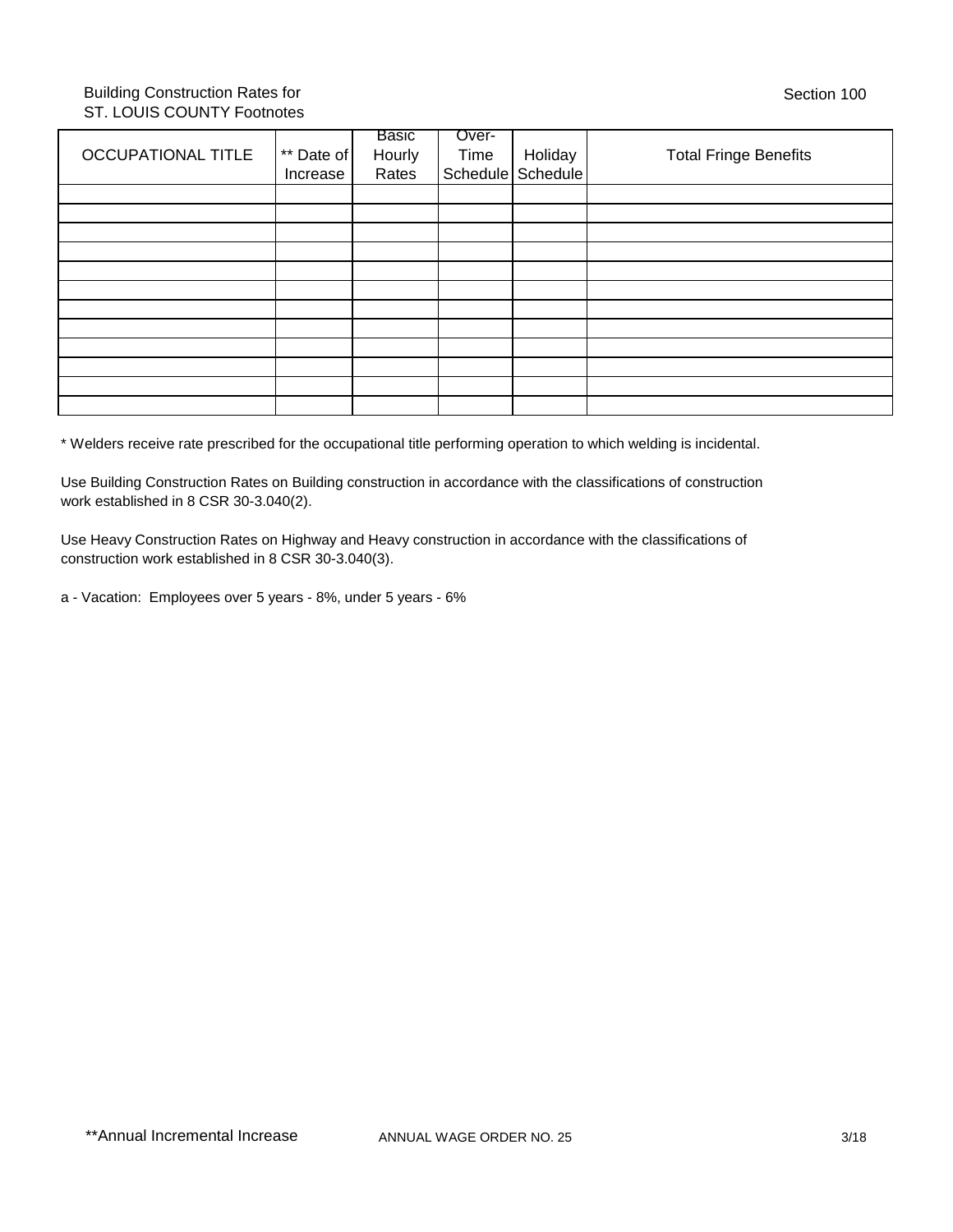**FED:** Minimum requirement per Fair Labor Standards Act means time and one-half (1½) shall be paid for all work in excess of forty (40) hours per work week.

**NO. 3:** Means the regular workday shall consist of eight (8) consecutive hours, exclusive of a thirty (30) minute lunch period, with pay at the straight time rate. The regular workday shall begin between the hours of 6:00 a.m. and 9:00 a.m. The Employer may have the option to schedule the work week from Monday through Thursday at ten (10) hours per day at the straight time rate of pay with all hours in excess of ten (10) hours in any one day to be paid at the applicable overtime rate. If the Employer elects to work from Monday through Thursday and is stopped due to inclement weather, holiday or other conditions beyond the control of the Employer, they shall have the option to work Friday at the straight time rate of pay to complete the forty (40) hours for the workweek. All overtime work performed on Monday through Saturday shall be paid at time and one-half  $(1\frac{1}{2})$  the hourly rate plus an amount equal to one-half  $(1\frac{1}{2})$  of the hourly Total Indicated Fringe Benefits. All work performed on Sundays and recognized holidays shall be paid at double (2) the hourly rate plus an amount equal to the hourly Total Indicated Fringe Benefits. Shifts may be established when considered necessary by the Employer. Shift hours and rates will be as follows. If shifts are established, work on the First Shift will begin between 6:00 a.m. and 9:00 a.m. and consist of eight (8) hours of work plus one-half hour unpaid lunch. Hours worked during the first shift will be paid at the straight time rate of pay. The second shift shall start eight hours after the start of the first shift and consist of eight (8) hours of work plus one-half hour unpaid lunch. Work on the second shift will begin between 2:00 p.m. and 5:00 p.m. and be paid the straight time rate plus \$2.50 per hour. The third shift shall start eight hours after the start of the second shift and consist of eight (8) hours plus one-half hour unpaid lunch. Work on the third shift will begin between 10:00 p.m. and 1:00 a.m. and be paid the straight time rate plus \$3.50 per hour. The additional amounts that are to be paid are only applicable when working shifts. Shifts that begin on Saturday morning through those shifts which end on Sunday morning will be paid at time and one-half these rates. Shifts that begin on Sunday morning through those shifts which end on Monday morning will be paid at double time these rates.

**NO. 11:** Means eight (8) hours shall constitute a day's work, with the starting time to be established between 6:00 a.m. and 8:00 a.m. from Monday to Friday. Time and one-half (1½) shall be paid for first two (2) hours of overtime Monday through Friday and the first eight (8) hours on Saturday. All other overtime hours Monday through Saturday shall be paid at double (2) time rate. Double (2) time shall be paid for all time on Sunday and recognized holidays or the days observed in lieu of these holidays.

**NO. 15:** Means the regular working day shall be scheduled to consist of at least eight (8) hours, but no more than ten (10) consecutive hours, exclusive of the lunch period. The regular working day may be scheduled to commence at any time between the hours of 5:00 a.m. and 10:00 a.m. All work performed in excess of forty (40) hours in one work week, or in excess of ten (10) hours in one work day shall be paid at the rate of one and one-half (1 $\frac{1}{2}$ ) times the regular hourly wage scale. Any work performed on a Saturday shall be paid for at the rate of one and one-half (1½) times the regular hourly wage scale unless such Saturday work falls under the category of Saturday Make-Up Day. Any work performed by Employees anywhere on Sunday or recognized holidays, shall be paid for at the rate of double (2) time the regular wage scale. If, during the course of a work week, an Employee is unable to work for any reason, and, as a result, that Employee has not accumulated forty (40) hours of compensable time at the straight time rate, the Employer, at his option may offer the Employee the opportunity to work on Saturday at straight time; provided, however, if during the period worked by said Employee on Saturday, the Employee's compensable time at the straight time rate exceeds forty (40) hours, all time worked in excess of the forty (40) hours will be paid at the rate of one and one-half (1½) times the regular hourly wage scale.

**NO. 26:** Means that the regular working day shall consist of eight (8) hours worked between 6:00 a.m., and 5:00 p.m., five (5) days per week, Monday to Friday, inclusive. Hours of work at each jobsite shall be those established by the general contractor and worked by the majority of trades. (The above working hours may be changed by mutual agreement). Work performed on Construction Work on Saturdays, Sundays and before and after the regular working day on Monday to Friday, inclusive, shall be classified as overtime, and paid for at double (2) the rate of single time. The employer may establish hours worked on a jobsite for a four (4) ten (10) hour day work week at straight time pay for construction work; the regular working day shall consist of ten (10) hours worked consecutively, between 6:00 a.m. and 6:00 p.m., four (4) days per week, Monday to Thursday, inclusive. Any work performed on Friday, Saturday, Sunday and holidays, and before and after the regular working day on Monday to Thursday where a four (4) ten (10) hour day workweek has been established, will be paid at two times (2) the single time rate of pay.The rate of pay for all work performed on holidays shall be at two times (2) the single time rate of pay.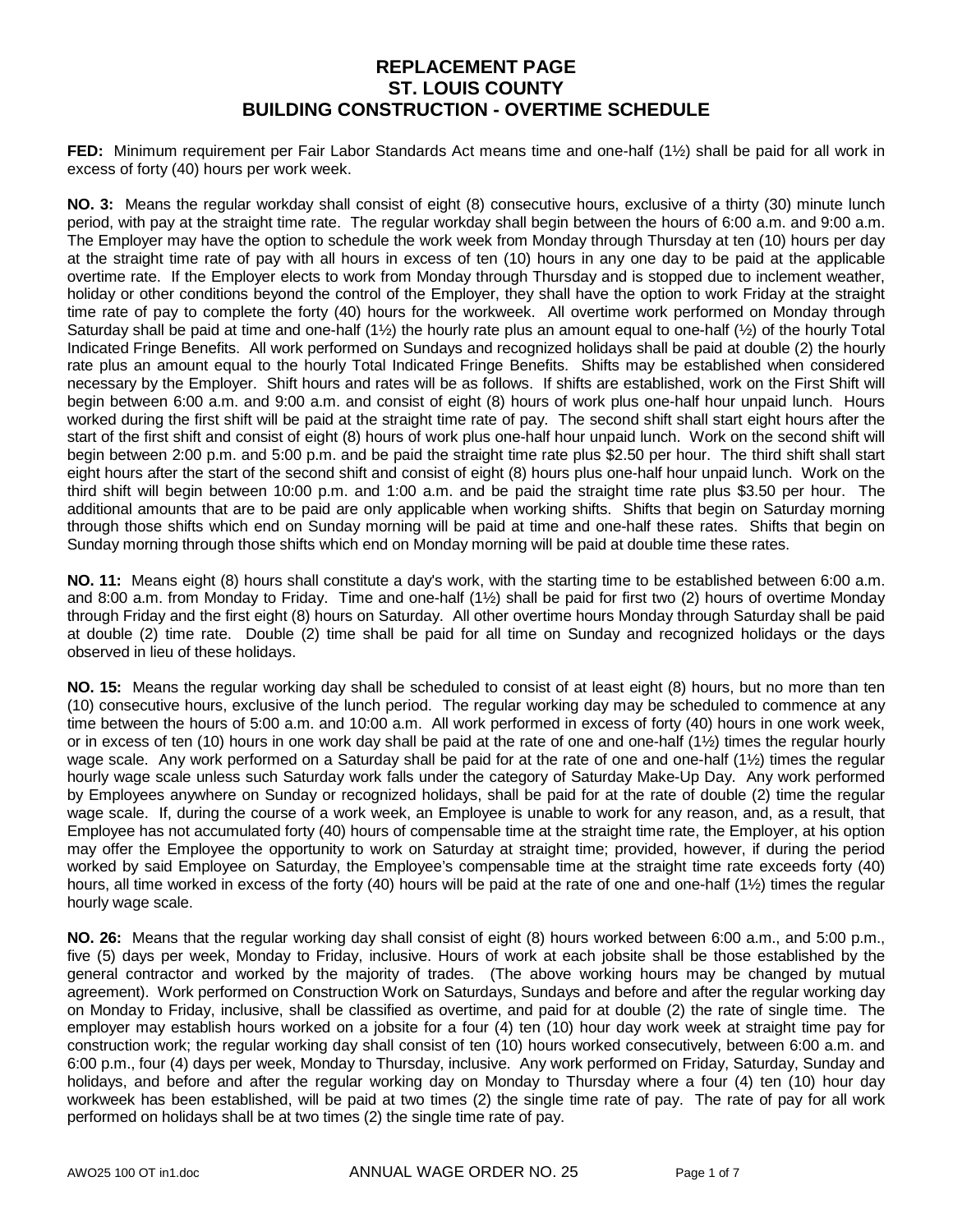**NO. 32:** The regular working day shall consist of eight (8) hours of labor on the job between six (6) a.m. and four (4) p.m. and the regular working week shall consist of five (5) consecutive eight (8) hour days of labor on the job beginning with Monday and ending with Friday of each week. The normal work week is 40 hours. All full-time or part-time labor performed during such hours shall be recognized as regular working hours and paid for at the regular hourly rate**.** All work performed during regular work hours on Saturdays will be paid at time and one-half (1½). All work performed outside of regular working hours and performed during the regular work week, shall be at double (2) times the regular rate, except that the first two (2) hours following the regular work day shall be paid at one and one-half (1½) times the regular rate. An early starting time of 6:00 a.m. may be used mutually agreed upon by the interested parties. SHIFT RATE:Shift work would start after 4:00 p.m. to 6:00 a.m. The first 8 hours would be at 115% of the basic wage rate. Overtime Monday through Friday would be at 1½ of base shift rate. Saturday regular work day hours  $-1\frac{1}{2}$  of base shift rate. Saturday – work after 8 hours – 2 times the basic wage rate. Sunday and Holidays – 2 times the basic wage rate. All work performed on recognized holidays and Sundays shall be paid double (2) time. Appropriate overtime rates to be based on fifteen minute increments.

**NO. 35:** Means a regular work week of forty (40) hours, will start on Monday and end on Friday. The regular work day shall be either eight (8) or ten (10) hours. If a crew is prevented from working forty (40) hours Monday through Friday, or any part thereof by reason of inclement weather, Saturday or any part thereof maybe worked as a make-up day at the straight time rate. Employees who are part of a regular crew on a make-up day, notwithstanding the fact that they may not have been employed the entire week, shall work Saturday at the straight time rate. A work day is to begin between 6:00 a.m. and 9:00 a.m. However, the project starting time maybe advanced or delayed if mutually agreed to by the interested parties. For all time worked on recognized holidays, or days observed as such, double (2) time shall be paid.

**NO. 43:** Eight (8) hours shall constitute a work day between the hours of 7:00 a.m. and 4:30 p.m. Forty (40) hours within five (5) days, Monday through Friday inclusive, shall constitute the work week. Work performed in the 9th and 10th hour, Monday through Friday, shall be paid at time and one-half (1½) the regular straight time rate of pay. Contractor has the option to pay two (2) hours per day at the time and one-half (1½) the regular straight time rate of pay between the hours of 6:00 a.m. and 5:30 p.m., Monday through Friday. Work performed outside the regularly scheduled working hours and on Saturdays, Sundays and recognized legal holidays, or days celebrated as such, shall be paid for at the rate of double (2) time.

**NO. 44:** Means forty (40) hours shall constitute a work week, Monday through Friday. Eight (8) hours shall constitute a work day. Hours of work shall be between the hours of 7:00 a.m. and 4:30 p.m. All work performed before 7:00 a.m. and after 4:30 p.m. and all work performed in excess of eight (8) hours in any one work day, over forty (40) hours in any work week and the first eight (8) hours of work on Saturday, shall be paid at the rate of one and one-half  $(1/2)$ times the regular rate of pay. All hours worked in excess of eight (8) hours on Saturday, all hours worked on Sunday and on holidays, or days that may be celebrated as such, and as designated by the federal government, shall be paid at two (2) times the regular rate of pay. All shifts for work performed between the hours of 4:30 p.m. and 1:00 a.m. shall receive eight (8) hours pay at the regular hourly rate of pay plus two dollars (\$2.00) per clock hour. All work performed between the hours of 12:30 a.m. and 9:00 a.m. on a third shift shall receive eight (8) hours pay at the regular hourly rate plus four dollars (\$4.00) per clock hour. All overtime work required after the completion of a regular shift shall be paid at one and one-half times  $(1\frac{1}{2}x)$  the "shift" hourly rate.

**NO. 55:** Means the regular work day shall be eight (8) hours between 6:00 a.m. and 4:30 p.m. The first two (2) hours of work performed in excess of the eight (8) hour work day, Monday through Friday, and the first ten (10) hours of work on Saturday, shall be paid at one & one-half (1½) times the straight time rate. All work performed on Sunday, observed holidays and in excess of ten (10) hours a day, Monday through Saturday, shall be paid at double (2) the straight time rate.

**NO. 66:** Means eight (8) hours shall constitute a day's work beginning at 7:00 a.m. (or 8:00) A.M. and ending at 3:30 (or 4:30) P.M. The work week shall be forty (40) hours beginning Monday at 7:00 a.m. (or 8:00) A.M. And ending Friday at 3:30 (or 4:30) P.M. The Employer at his option may use a flexible starting time between the hours of 6:00 a.m. and 8:00 a.m. All overtime, that is worked outside of the above established working hours of Monday through Friday, shall be paid at double (2) time, including Saturdays, Sundays and Holidays.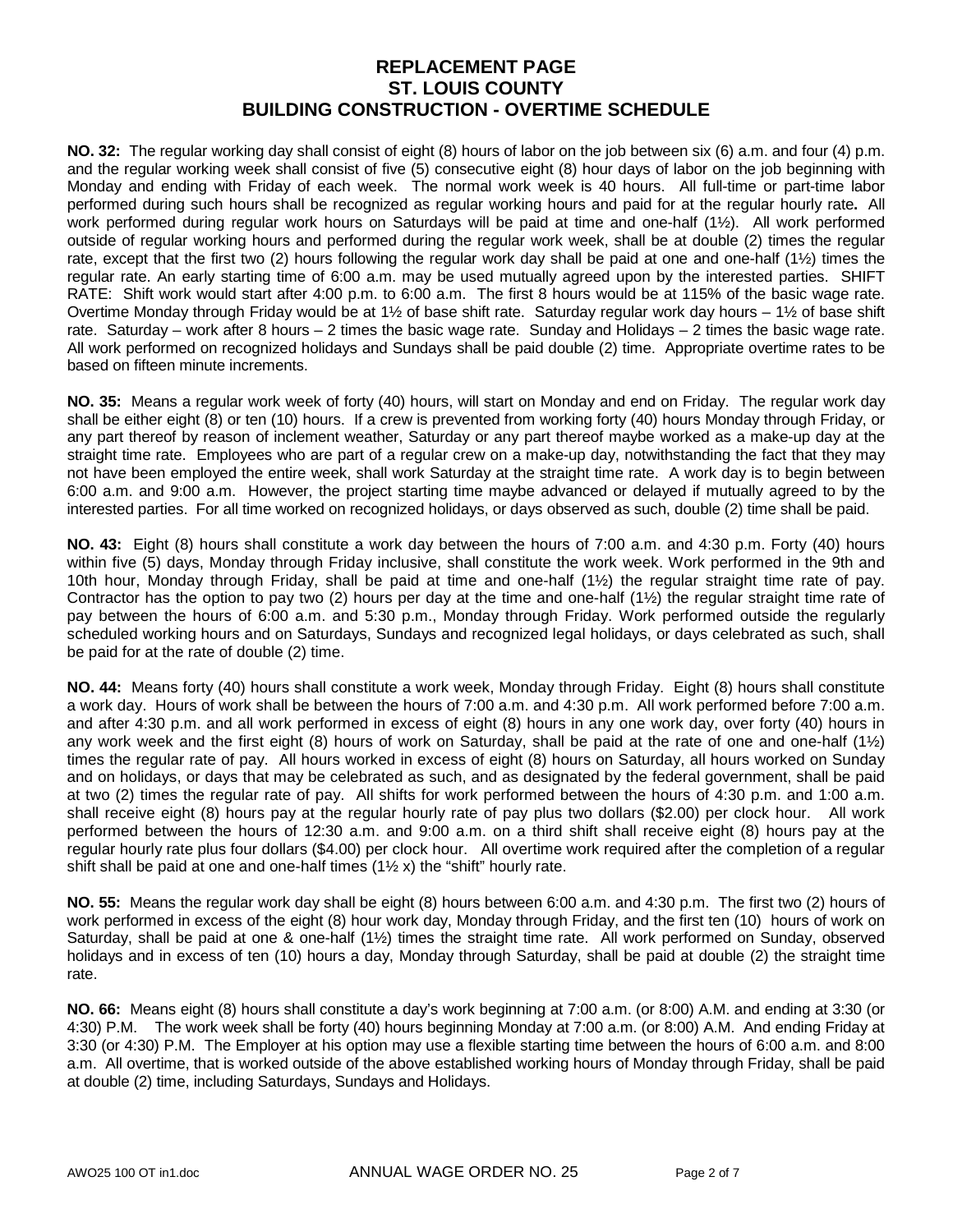**NO. 67:** Means eight (8) hours shall constitute a day's work, with a flexible starting time to begin between 6:00 a.m. to 8:00 a.m., five (5) days a week, Monday through Friday. Any work over eight (8) hours in any one day shall be at the overtime rate, which is time & one-half (1½). Any work on Saturday shall be at time & one-half (1½), unless a Make-Up Day due to inclement weather is in effect. Any work on Sundays or holidays shall be at double (2) time. Four (4) days, ten (10) hours each day to be worked during Monday through Friday, shall be paid at straight time. A Make-Up Day Due To Inclement Weather Only - Employee(s) will be permitted to work an eight (8) hour make-up day on Saturday only, and the employee will receive the regular straight time wage rate.

**NO. 72:** Means that except as is otherwise provided herein, the work week shall be determined to begin at 8:00 a.m. Wednesday and end at 4:30 p.m. on the following Tuesday. Except as herein provided, working hours are from 8:00 a.m. to 11:55 a.m. and 12:30 p.m. to 4:25 p.m. and no more than the regular hours shall be worked during the forenoon or afternoon at the regular rate. In the case of days of inclement weather starting time and quitting time may be adjusted so long as the hours worked on such days do not exceed eight (8) and do not extend beyond 4:30 p.m. In circumstances where the Employee or Employees have regularly been working overtime on a particular day or days, no adjustment in the starting time shall operate to deprive Employees of overtime pay, which they would have otherwise received but for the change in the starting time. The parties understand that the application of the provisions of the preceding sentence will result in Employees receiving overtime pay even where they have not worked more than with (8) hours on a particular day. Regardless of the staring time, the forenoon working hours shall end at 11:55 a.m. and the afternoon working hours shall begin at 12:30 p.m. and end 8 hours and 25 minutes after the staring time fixed by the Employer for forenoon hours. Work performed by an employee on a non-holiday Saturday, except as hereinafter provided, or at night or before or after regular working hours on a non-holiday weekday, shall be considered overtime work, for which Employees working during such time shall be paid at the rate of one and one-half (1½) times their regular hourly wage rate for each hour or fraction thereof, worked during such time. Work performed on a Sunday or the recognized holidays shall be considered overtime work for which the Employee shall be paid twice the amount of his or her regular hourly wage rate for each hour or fraction thereof worked on any such day.

**NO. 76:** Means the standard workday shall consist of eight (8) hours of work between the hours of 8:00 a.m. and 4:30 p.m. with a thirty (30) minute unpaid lunch hour occurring in the middle of the shift. The standard workweek shall consist of five standard workdays commencing on Monday and ending on Friday. The normal starting and quitting times may be changed by mutual consent of interested parties. All time worked before and after the established eight (8) hour workday, Monday through Friday, and all time worked on Saturday, shall be paid for at the rate of time & one-half (1½) the hourly base wage rate in effect. All time worked on Sunday and holidays shall be paid at the rate of double (2) the hourly wage in effect. All work done on Saturday will be done at time & one-half (1½), unless Saturday shall be used as a make-up day. If an employee should lose one or more days in a work week and use Saturday as a make-up day the pay shall be at the regular hourly base wage rate and benefits.

**NO. 77:** Means the regular workday shall consist of eight (8) consecutive hours, exclusive of a thirty (30) minute lunch period, with pay at the regular straight time hourly rate. The regular workday shall begin on the job site between the hours of 6:00 a.m. and 8:00 a.m. with the starting time to be determined by the Employer, unless project owner requires different starting time. This adjustable starting time can, at the Employer's option, be staggered to permit starting portions of the work force at various times within the prescribed hours. The Employer may establish a four (4) ten (10) hour shift exclusive of the thirty (30) minute lunch period at the straight time wage rate. Forty (40) hours per week shall constitute a week's work Monday through Thursday. In the event a job is down due to weather conditions, safety or other conditions beyond the control of the Employer, then Friday may, at the option of the employer, be worked as a make-up day at the straight time wage rate. Straight time is not to exceed ten (10) hours a day or forty (40) hours per week. Time and onehalf (1  $\frac{1}{2}$ ) shall be paid for all overtime hours worked during the week, Monday through Friday and for all work performed on Saturday. Double (2) time shall be paid for all time worked on Sunday and recognized holidays.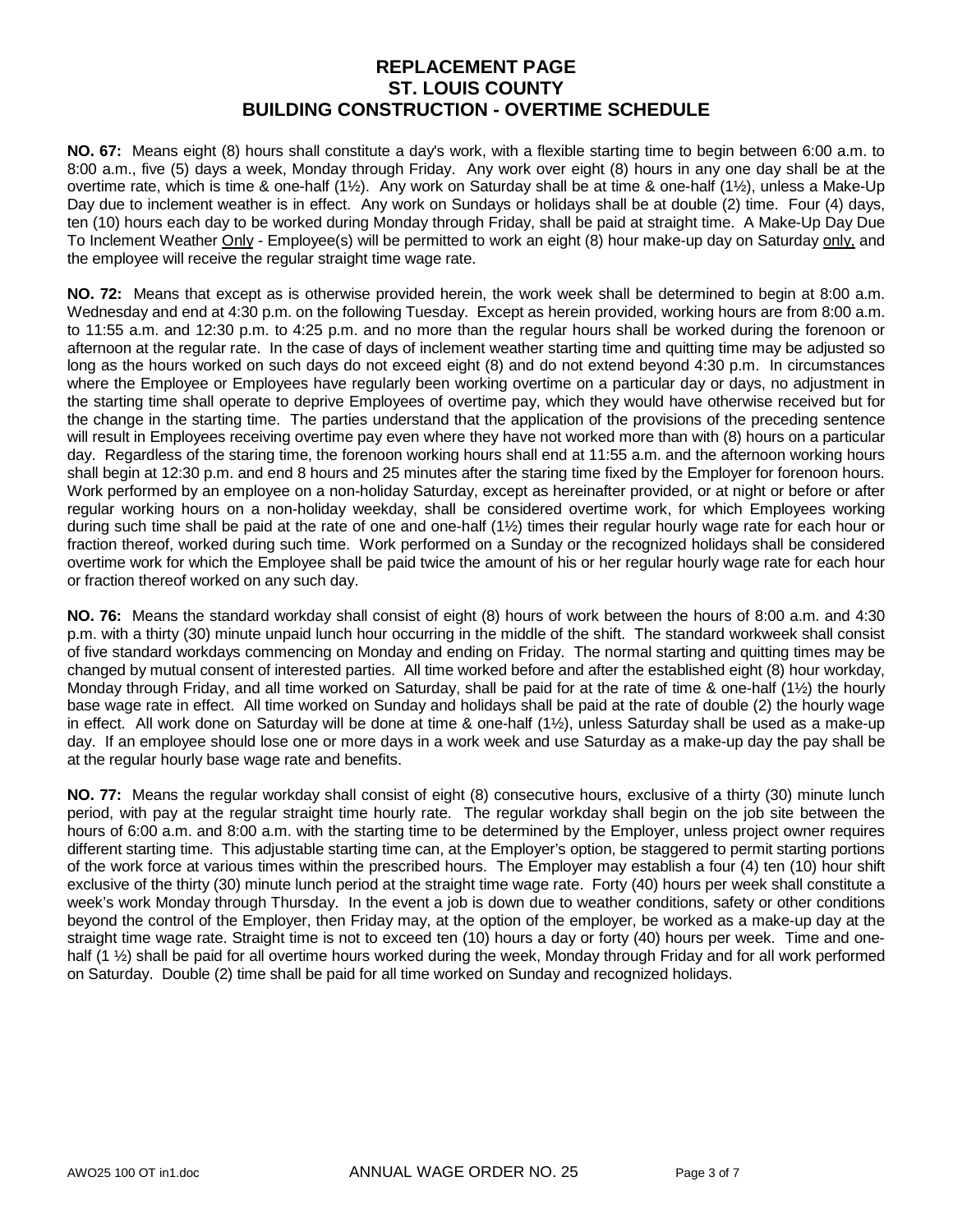**NO. 80:** Means eight (8) hours shall constitute the regular work day and forty (40) hours a work week, Monday through Friday. The Employer shall establish the starting time between 6:30 a.m. through 9:00 a.m. An Employer may further adjust the starting time up to 9:30 a.m. throughout the year. Time and one-half (1½) shall be paid after eight (8) consecutive hours worked after the established starting time and for hours worked before the established starting time. Time and one-half (1½) shall be paid for work performed on Saturdays. Work performed on Sundays and Holidays shall be paid at the double (2) time rate of pay. The Employer when working on Highway and Road Work may have the option to schedule the work week for his paving crew only from Monday through Thursday at ten (10) hours per day at the straight time rate of pay with all hours in excess of ten (10) hours in any one day to be at the applicable overtime rate of time and one-half (1½). If the Employer elects to work from Monday through Thursday and is stopped due to inclement weather (rain, snow, sleet falling), the Employer shall have the option to work Friday at the straight time rate of pay to complete the forty (40) hours.

**NO. 82:** Means the work day shall consist of eight (8) hours worked between 7:00 a.m. and 4:30 p.m. Forty (40) hours will constitute the work week from Monday through Friday, inclusive. Up to four (4) hours of overtime work per day performed before or after the assigned normal work day, (twelve (12) continuous hours, starting no earlier than 6:00 a.m., Monday through Friday), shall be paid at a rate of one and one-half times (1.5x) that employee's hourly rate. Any additional overtime, Monday through Friday, shall be paid at two times (2x) the regular rate of pay. The first eight hours of overtime work on Saturday shall be paid at the rate of one and one-half times (1.5x) the regular rate of pay. Hours worked in excess of eight (8) hours on Saturday shall be paid at two times (2x) the regular rate of pay. Double time shall be paid for work performed on Sundays, recognized legal holidays or days that may be celebrated as such as designated by the federal government. All shifts for work performed between the hours of 4:30 p.m. and 1:00 a.m. shall be paid at the regular hourly rate plus two dollars (\$2.00) per clock hour. All shifts for work performed between the hours of 12:30 a.m. and 9:00 a.m. shall be paid at the regular hour rate plus four dollars (\$4.00) per clock hour. All overtime work required after the completion of a regular shift shall be paid at one and one-half times (1.5x) the "shift" hourly rate.

**NO. 83:** Means eight (8) hours shall constitute the regular workday except when the Employer elects to work Four, 10- Hour days as explained in this Section with starting time to be between the hours of 6:00 a.m. and 9:00 a.m. as determined by the Employer. This adjustable starting time can, at the Employer's option, be staggered to permit starting portions of the work force at various times within the prescribed hours. Overtime is to be paid after eight (8) hours at the rate of time and one-half (1½). The Employer may have the option to schedule his workweek from Monday through Thursday at ten (10) hours per day at the straight time rate of pay with all hours in excess of ten (10) hours in any one day to be at the applicable overtime rate of time and one-half (1½). If the Employer elects to work from Monday through Thursday and is stopped due to inclement weather (rain, snow, sleet falling) he shall have the option to work Friday at the straight time rate of pay to complete his forty (40) hours. However, should a holiday occur, Monday through Thursday, the Employer shall have the option to work Friday at the straight time rate of pay, unless work is halted due to inclement weather (rain, snow, sleet falling). The work week is to begin on Monday. Time and one-half (1½) shall be paid for Saturday work. Double (2) time shall be paid for all Sunday work and work performed on recognized holidays.

**NO. 87:** Means eight (8) hours starting between 6:00 a.m. and 8:00 a.m. and ending between 2:30 p.m. and 4:30 p.m. at the Employers discretion shall constitute a day's work. Any work prior to 6:00 a.m. or after eight (8) hours shall be paid at the overtime rate. Five (5) days from Monday through Friday inclusive shall constitute a regular work week. All hours before and after these regular hours shall be considered overtime and shall be paid for at the rate of double (2) time. All work on Saturday and Sunday shall be paid at double (2) the prevailing scale of wages.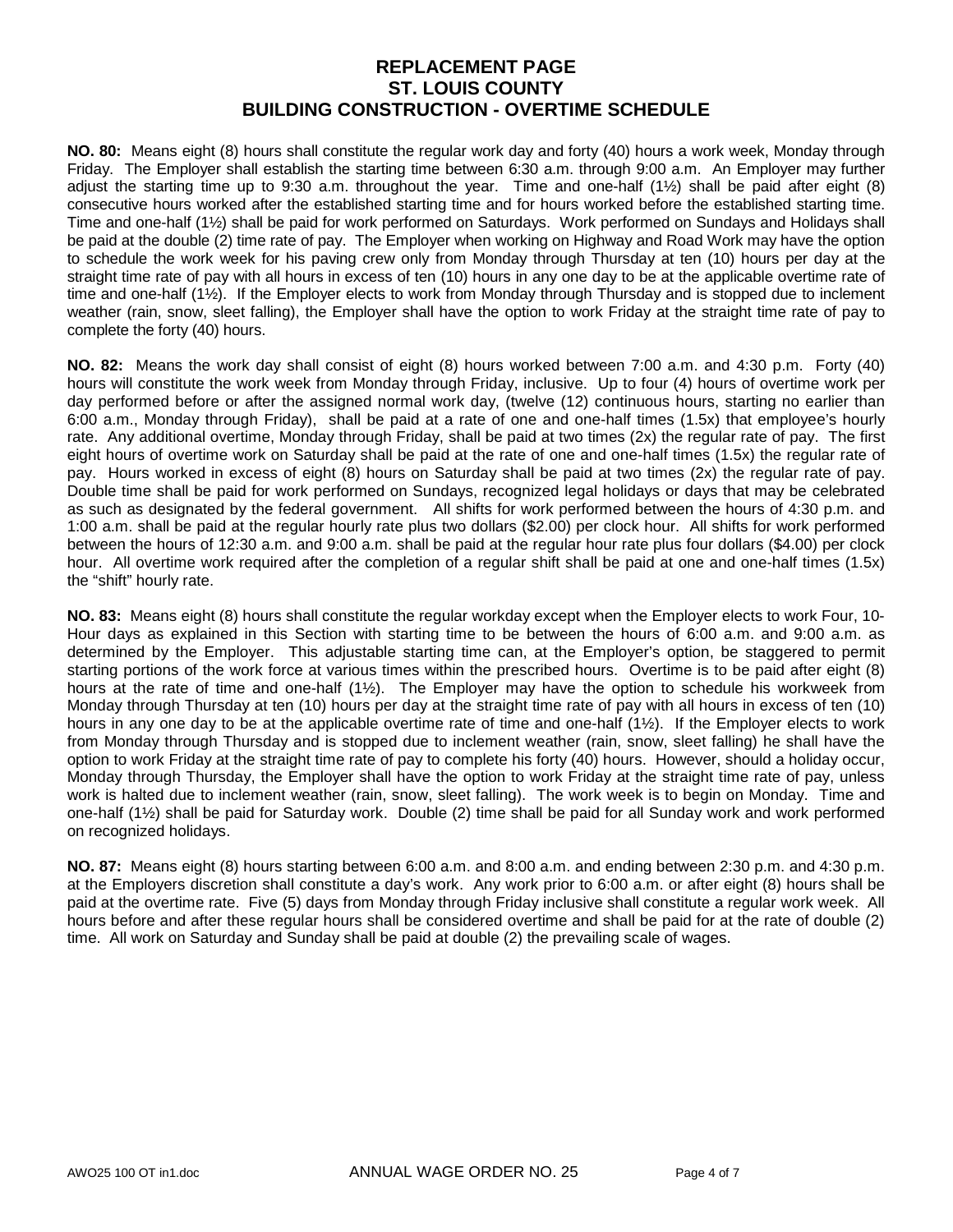**NO. 91:** Means eight (8) hours shall constitute a day's work commencing at 7:00 a.m. and ending at 3:30 p.m., allowing one-half (½) hour for lunch. The option exists for the Employer to use a flexible starting time between the hours of 6:00 a.m. and 9:00 a.m. The regular workweek shall consist of forty (40) hours of five (5) workdays, Monday through Friday. The workweek may consist of four (4) ten (10) hour days from Monday through Thursday, with Friday as a make-up day. If the make-up day is a holiday, the employee shall be paid at the double (2) time rate. The employees shall be paid time and one-half (1½) for work performed on Saturdays**,** before the regular starting time or after the regular quitting time or over eight (8) hours per work day (unless working a 10-hour work day, then time and one-half (1½) is paid for work performed over ten (10) hours a day) or over forty (40) hours per work week. Work performed on Sundays and recognized holidays shall be paid at the double (2) time rate of pay. SHIFT WORK: When it is necessary for the project to operate in shifts, there will be three (3) eight (8) hour shifts commencing at 8:00 a.m. Shift work must continue for a period of not less than three (3) consecutive work days, two (2) days which must be regular work days (Monday through Friday). In the event the second or third shift of any regular work day shall fall into a Saturday or a holiday, such extension into a Saturday or holiday shall be considered as part of the previous workday and employees shall be paid at the regular shift rate. The first day shift shall work a regular eight (8) hour day at regular rates. The second shift shall be eight (8) hours regular time pay plus \$2.50 per hour premium for eight (8) hours work. Third shift will be for eight (8) hours regular time pay plus \$3.00 per hour premium for eight (8) hours work.

**NO. 92:** Means all work performed from 8:00 a.m. to 4:30 p.m., Monday through Friday, will be at straight time pay up to forty (40) hours per week. All work performed Monday through Friday before 8:00 a.m. and after 4:30 p.m. will be done at time and one-half (1½). All work done on Saturday will be done at time and one-half (1½), unless the employer and employee agree that Saturday shall be used as a make-up day. The Employer may use a flexible starting time of 7:00 a.m. to 8:00 a.m., and quitting time of 3:30 p.m. to 4:30 p.m., and any such different work starting time shall determine whether wages are payable at the straight rate or the premium rate. All work performed on Saturday shall be paid for at time and one-half (1½), unless the Saturday has been used as a make-up day. All work performed on Sunday and holidays shall be paid for at the rate of double (2) time.

**NO. 97:** Means the regular workday shall consist of eight (8) consecutive hours, exclusive of a thirty minute lunch period with pay at the regular straight time hourly rate. The regular workday shall begin on the job site between the hours of 6:00 a.m. and 9:00 a.m. with the starting time to be determined by the Employer. This adjustable start time can, at the Employer's option, be staggered to permit starting portions of the work force at various times within the prescribed hours. The workweek shall begin Monday at the established starting time. The Employer may establish a four (4) ten (10) hour shift exclusive of a thirty (30) minute unpaid lunch period at the straight time wage rate. Forty (40) hours per week shall constitute a week's work, Monday through Thursday. In the event a job is down due to weather conditions, holiday, or other conditions beyond the control of the Employer, then Friday may, at the option of the Employer, be worked as a make-up day at the straight time wage rate. Straight time is not to exceed ten (10) hours a day or forty (40) hours per week. When an Employer works a project on a four (4) ten (10) hour day work schedule, the Employer will not bring in any other crew for a fifth workday on the project while not calling in the normal crew that had been scheduled for that project. Time and one-half (1½) shall be paid for work performed in excess of eight (8) hours on any regular workday or outside the hours limiting a regular workday, Monday through Friday. Time and one-half (1½) shall be paid for work performed on Saturdays. Double (2) time shall be paid for work performed on Sundays and recognized holidays. Projects that cannot be performed during regular workday: If required by owner, the contractor may perform work outside the normal work hours and employees shall be paid applicable straight time hourly wage rate plus a premium of two dollars and fifty cents (\$2.50) per hour for the first eight (8) hours worked. Any hours worked in excess of eight (8) hours shall be paid at the applicable overtime rate plus the two dollar and fifty cent (\$2.50) per hour premium. Shift Work: Shifts may be established when considered necessary be the Employer. Shifts hours and rates will be as follows: First Shift, Eight (8) hours plus one-half (1/2) hour for lunch. Second Shift, Eight (8) hours plus one-half (1/2) hour for lunch. Third Shift, Eight (8) hours plus one-half (1/2) hour for lunch. Shifts shall be established for a minimum of three (3) consecutive workdays. The first shift will be paid at eight (8) hours straight time for eight (8) hours work. The second shift will be paid eight (8) hours straight time plus a two dollar and fifty cent (\$2.50) per hour premium for eight (8) hours work, and third shift shall be paid eight (8) hours straight time plus a three dollar and fifty cent (\$3.50) per hour premium for eight (8) hours work. Overtime is computed after the premium has been added to the hourly wage rate. Nothing above prohibits the working of two (2) shifts at greater than eight (8) hours with the excess hours to be paid at overtime rate.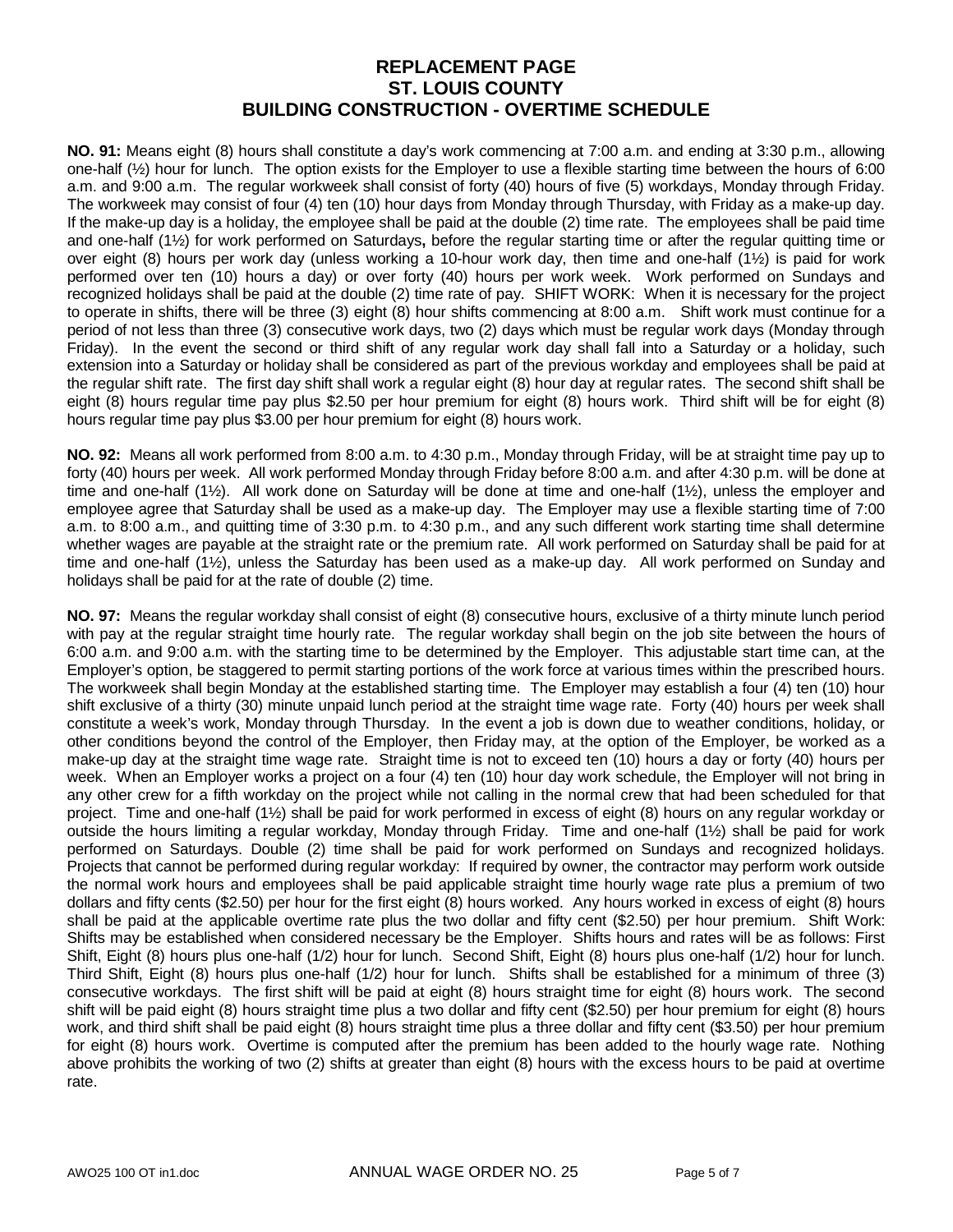**NO. 104:** Means eight (8) hours per day shall constitute a standard work day between the hours of 6:00 a.m. and 8:00 p.m. The standard work week shall be forty (40) hours between 6:00 a.m. on Monday and ending 8:00 p.m. on Friday. An overtime rate of time and one-half (1½) the base hourly rate shall be paid on all hours in excess of eight (8) hours in a day Monday through Friday. Saturdays shall be considered overtime and work done on Saturday shall be paid at time and one-half (1½) the prevailing scale. Sundays and holidays shall be considered overtime and work done on these days shall be paid at double (2) the prevailing scale.

**NO. 109:** Means a workday of eight (8) hours shall constitute the regular day's work beginning at 8:00 a.m. through 4:30 p.m.; five (5) days shall constitute a work week from Monday to Friday inclusive; time and one-half (1½) shall be paid for all work performed before 8:00 a.m. or after 4:30 p.m. of any day Monday through Friday, and all hours worked on Saturday. Double (2) time shall be paid for all work performed on Sunday or any of the recognized holidays. Overtime shall be computed at one-half (1/2) hour intervals. A flexible starting time for eight (8) hours shall constitute the regular workday between the hours of 6:00 a.m. and 5:30 p.m. with starting time determined by the Employer. This adjustable starting time can, at the employer's option, be staggered to permit starting portions of the work force at various times within the prescribed hours. The Employer may have the option to schedule his workweek from Monday through Thursday at ten (10) hours per day at the straight time rate of pay with all hours in excess of ten (10) hours in any one day to be at the applicable overtime rate. If the Employer elects to work from Monday through Thursday and is stopped due to inclement weather (rain, snow, sleet falling), he shall have the option to work Friday at the straight time rate of pay to complete his forty (40) hours. When an Employer works a project of a four (4) ten (10) hour day work schedule, the Employer will not bring in any other crew for a fifth workday on the project while not calling in the normal crew that had been scheduled for that project. Projects that cannot be performed during regular workday**:** If required by owner, the contractor may perform work outside the normal work hours and employees shall be paid applicable straight time hourly wage rate plus a premium of two dollars and fifty cents (\$2.50) per hour for the first eight (8) hours worked. Any hours worked in excess of eight (8) hours shall be paid at the applicable overtime rate plus the two dollar and fifty cent (\$2.50) per hour premium. Shift work:Shifts may be established when necessary by the Employer. Shifts shall be established for a minimum of three (3) consecutive workdays. The first shift will be paid at eight (8) hours straight time pay for eight (8) hours work. The second shift will be paid at eight (8) hours straight time pay plus a two dollar and fifty cent (\$2.50) per hour premium for eight (8) hours work. The third shift will be paid at eight (8) hours straight time pay plus a three dollar and fifty cent (\$3.50) per hour premium for eight (8) hours work. Payment for shift work shall be determined when an Employer first begins his shift operation, i.e., the shifts which begin on Friday morning and end on Saturday morning will be paid straight time; the shifts which start on Saturday morning and end on Sunday morning will be paid at time and one-half (1½); the shift that start on Sunday morning and end on Monday morning will be paid at two (2) times the regular rate of pay. Employees working during the normal workday shall receive first shift pay; employees working predominantly in the evening hours shall receive second shift pay; employees working predominately during the early morning hours will receive third shift pay. Nothing above prohibits the working of two (2) shifts greater than eight (8) hours with excess hours to be paid at overtime rate.

**NO. 114:** Means eight (8) hours shall constitute a regular work day between the hours of 7:00 a.m. and 5:30 p.m. with a thirty (30) minute lunch period to start between the hours of 11:00 a.m. and 1:00 p.m. Five (5) days shall constitute a regular work week commencing on Monday and ending on Friday. One and one-half (1½) times the regular hourly rate of pay shall be paid for all overtime work, with the exception of holidays or Sundays. Overtime work shall be deemed to include any work performed in excess of eight (8) hours on any day in the regular work week, or any work performed before 7:00 a.m. or after 5:30 p.m. on any day in the regular work week. If a crew is prevented from working forty (40) hours Monday through Friday by reason of inclement weather, then Saturday may be worked by that crew as a make-up day at the straight time rate. Double (2) time shall be paid for work performed on Sundays and holidays, or days observed as such. Shift Work: In the case of three (3) shifts, workmen shall be paid eight (8) hours for seven and onehalf (7½) hours worked.

**NO. 116:** Means the standard work day shall consist of eight (8) hours of work between the hours of 8:00 a.m. and 4:30 p.m. The standard work week shall consist of five standard work days commencing on Monday and ending on Friday inclusive. All time worked before and after the established eight (8) hour work day, Monday through Friday, and all time worked on Saturdays, shall be paid for at the rate of time & one-half (1½) the hourly base wage rate in effect. All time worked on Sundays and recognized holidays shall be paid for at the rate of double (2) the hourly base wage rate in effect.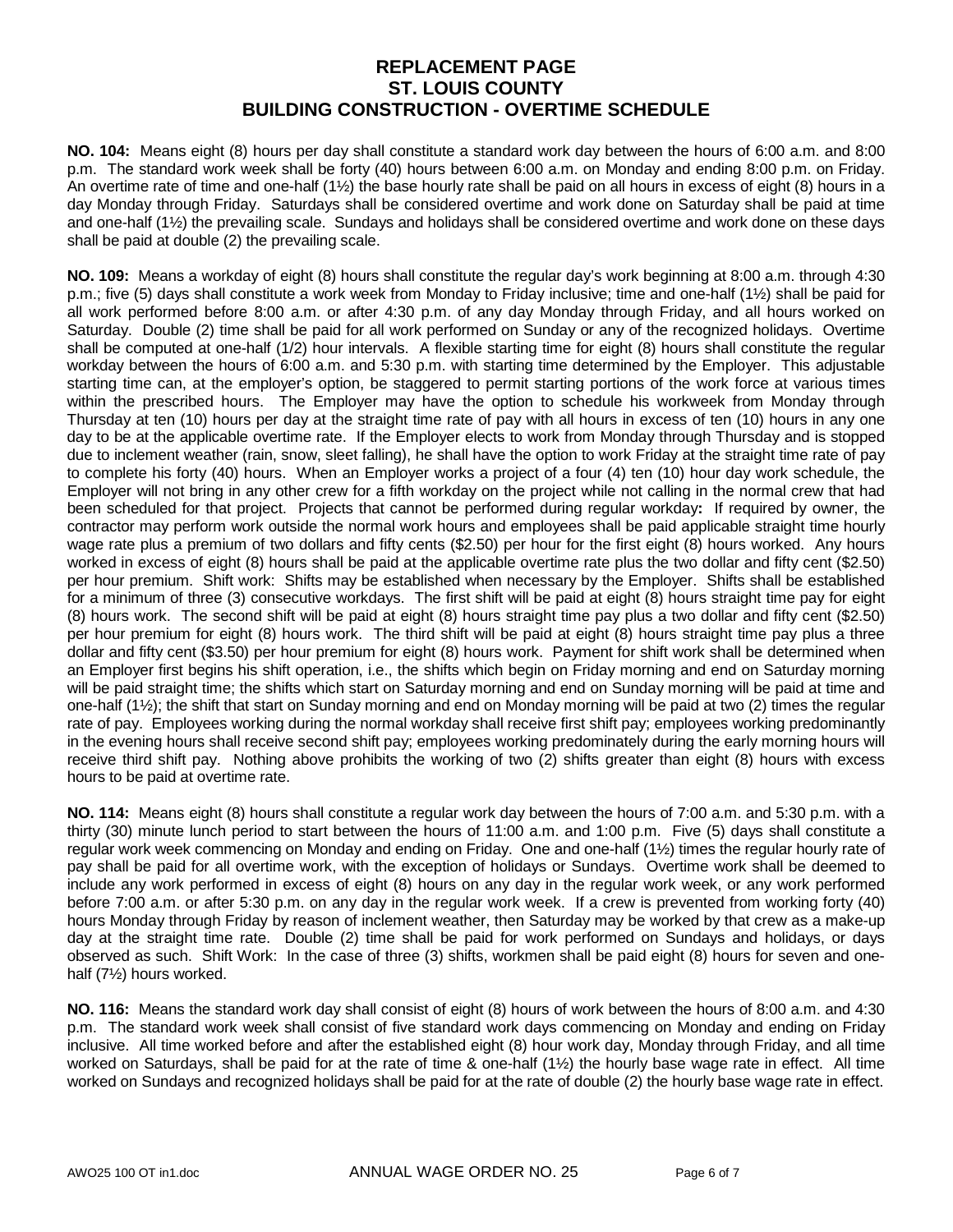**NO. 126:** Means eight (8) hours per day shall constitute a day's work and forty (40) hours per week, Monday through Friday, shall constitute a week's work. The regular starting time shall be 8:00 a.m. If a second or third shift is used, the regular starting time of the second shift shall be 4:30 p.m. and the regular starting period for the third shift shall be 12:30 a.m. These times may be adjusted by the employer. The day shift shall work a regular eight (8) hours shift as outlined above. Employees working a second shift shall receive an additional \$0.25 above the regular hourly rate and perform seven and one-half (7½) hours work for eight (8) hours pay. Third shift employees shall be paid an additional \$0.50 above the regular hourly rate and work seven (7) hours for eight (8) hours pay. When circumstances warrant, the Employer may change the regular workweek to four (4) ten-hour days at the regular time rate of pay. All time worked before and after the established workday of eight (8) hours, Monday through Friday, and all time worked on Saturday shall be paid at the rate of time and one-half (1½) except in cases where work is part of an employee's regular Friday shift. All time worked on Sunday and recognized holidays shall be paid at the double (2) time rate of pay except in cases where work is part of an employee's previous day's shift. For all overtime hours worked \$29.15 of the fringe benefits portion of the prevailing wage shall be paid at the same overtime rate at which the cash portion of the prevailing wage is to be paid. The remaining \$1.66 of the fringe benefit portion of the prevailing wage may be paid at straight time.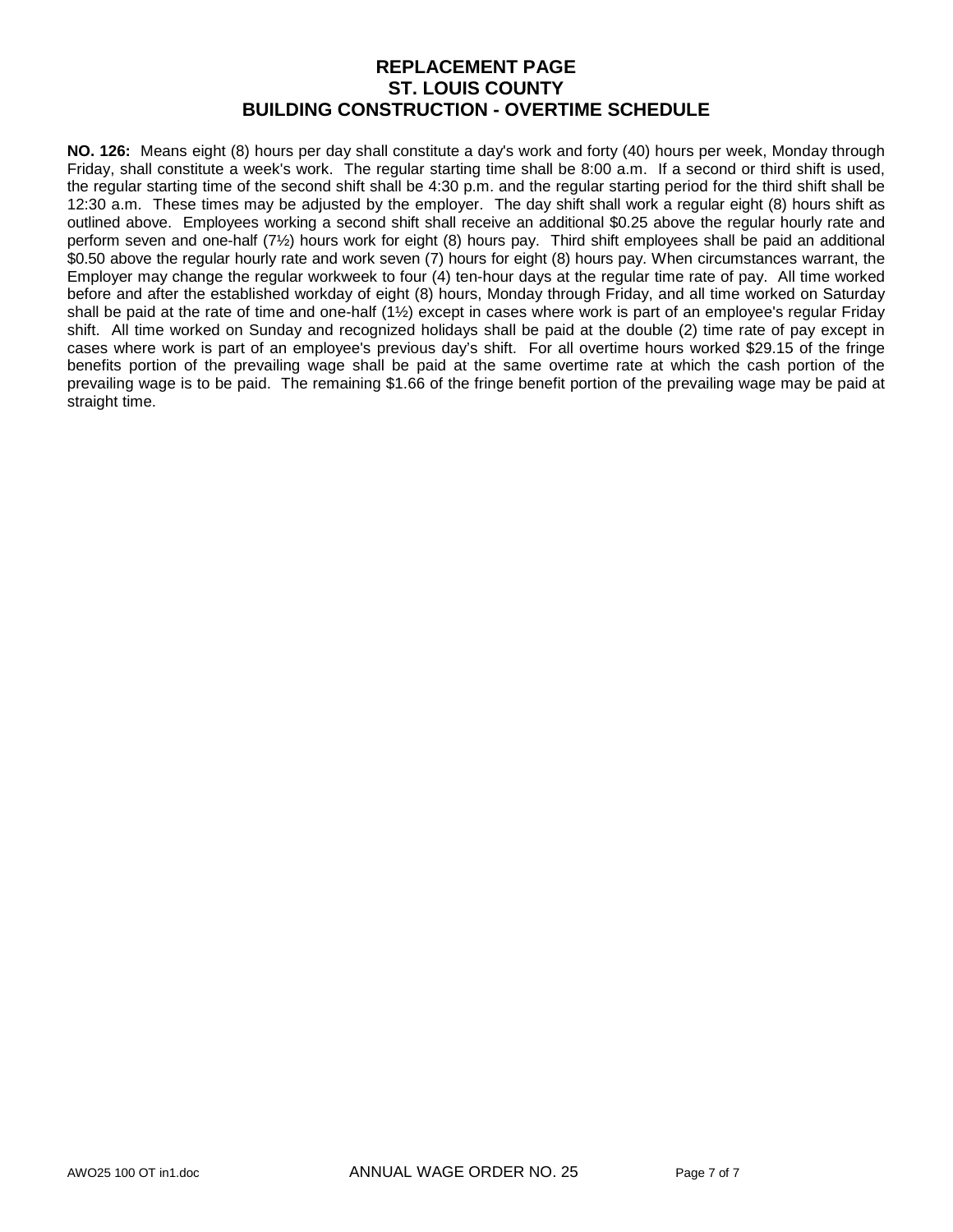#### **ST. LOUIS COUNTY BUILDING CONSTRUCTION - HOLIDAY SCHEDULE**

**NO. 3:** All work done on New Year's Day, Decoration Day, July 4th, Labor Day, Veteran's Day, Thanksgiving and Christmas shall be compensated at the double (2) time rate of pay. When any of these holidays fall on a Sunday, the following Monday shall be observed.

**NO. 5:** All work that shall be done on New Year's Day, Memorial Day, Independence Day, Labor Day, Veteran's Day, Thanksgiving Day, and Christmas Day shall be paid twice the amount of his or her regular hourly wage rate for each hour or fraction thereof worked on any such day .

**NO. 6:** The following days are recognized as holidays: New Year's Day, Memorial Day, Fourth of July, Labor Day, Veterans Day, Thanksgiving Day, Christmas Day and any additional holidays which may be mutually agreed upon. Whenever any such holiday falls on a Sunday, the following Monday shall be recognized and observed as the holiday. Work performed on Sundays and holidays shall be paid at the double time rate of pay. No work shall be performed on Labor Day.

**NO. 7:** The following days are assigned days and are recognized as holidays: New Year's Day, Memorial Day, Independence Day, Labor Day, Veteran's Day, Thanksgiving Day, and Christmas Day. If a holiday falls on a Sunday, it shall be observed on the following Monday. If a holiday falls on a Saturday, it shall be observed on the preceding Friday. No work shall be performed on Labor Day except in case of jeopardy to work under construction. This is applied to protect Labor Day. When a holiday falls during the normal work week, Monday through Friday, it shall be counted as eight (8) hours toward the forty (40) hour week. However, no reimbursement for these eight (8) hours is to be paid to the workman unless worked. If workman are required to work the above enumerated holidays or days observed as such, or on Sunday, they shall receive double (2) the regular rate of pay for such work.

**NO. 8:** All work performed on New Year's Day, Memorial Day, Independence Day, Labor Day, Veteran's Day, Thanksgiving Day, and Christmas Day, or the days observed in lieu of these holidays, shall be paid at the double time rate of pay.

**NO. 12:** All work done on New Year's Day, Decoration Day, Independence Day, Veteran's Day, Thanksgiving Day and Christmas Day shall be paid at the double time rate of pay. Should any of these days fall on Sunday, then the following day shall be observed as the holiday. Under no circumstances shall employees be permitted to work on Labor Day.

**NO. 17:** All work performed by Employees working on the following legal holidays, namely New Year's Day, Memorial Day, Fourth of July, Labor Day, Veteran's Day, to be celebrated on either its national holiday or on the day after Thanksgiving whichever is agreed upon, Thanksgiving Day and Christmas Day shall be paid at the rate of double (2) time.

**NO. 18:** All work done on New Year's Day, Memorial Day, July 4th, Labor Day, Veteran's Day, Thanksgiving Day, the Friday following Thanksgiving and Christmas Day shall be paid at the double time rate of pay. When one of the above holidays falls on Sunday, the following Monday shall be considered the holiday, and when one of the above holidays falls on Saturday, the preceding Friday shall be considered the holiday, and all work performed on said day(s) shall be paid at the double time rate.

**NO. 25:** All work done on New Year's Day, Martin Luther King Day, Memorial Day, Independence Day, Labor Day, Veteran's Day, Thanksgiving Day, the day after Thanksgiving, Christmas Day, Presidential Election Day, or days locally observed as such, and Saturday and Sunday shall be recognized as holidays and shall be paid at the double (2) time rate of pay. If a named holiday falls on a Saturday, the holiday will be observed on the preceding Friday. When a named holiday falls on Sunday, the Monday after will be observed as the holiday. Appropriate overtime rates to be based on fifteen minute increments.

**NO. 26:** All work done on New Year's Day, Memorial Day, Fourth of July, Labor Day, Veteran's Day, Thanksgiving Day and Christmas Day shall be paid at the double time rate of pay. When a Holiday occurs on Saturday it shall not be observed on either the previous Friday or the following Monday. Such days shall be regular work days. If such a holiday occurs on Sunday it shall be observed on the following Monday.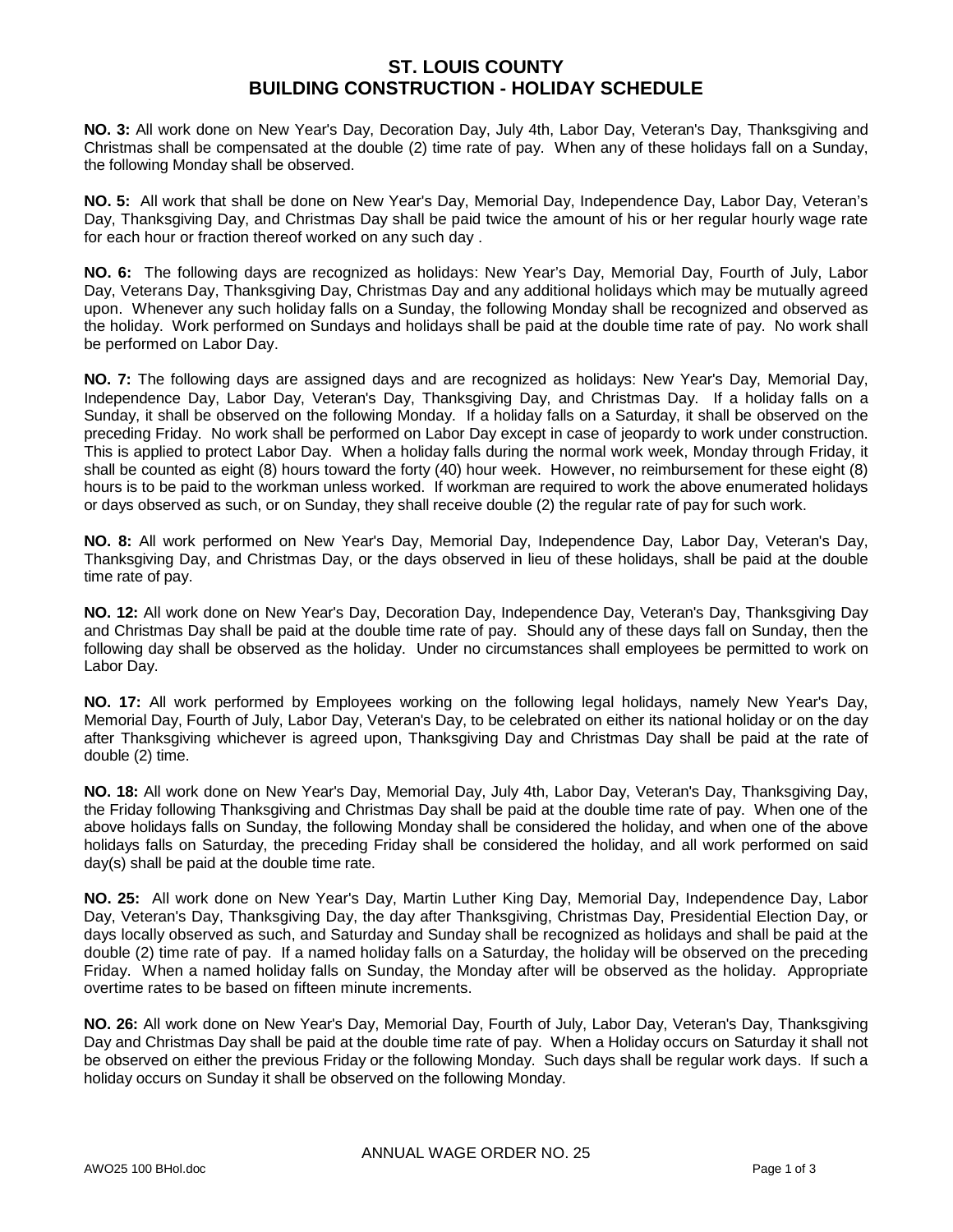#### **ST. LOUIS COUNTY BUILDING CONSTRUCTION - HOLIDAY SCHEDULE**

**NO. 27:** All work done on the following holidays or days observed as such shall be paid at the double time rate of pay: New Year's Day, Memorial Day, Independence Day, Labor Day, Veteran's Day, Thanksgiving Day and Christmas Day.

**NO. 31:** All work done on New Year's Day, Presidents Day, Good Friday, Memorial Day, Fourth of July, Labor Day, Veteran's Day, Thanksgiving Day, Friday after Thanksgiving Day, Christmas Day, and Employee's Birthday shall be paid at the double time rate of pay. If a holiday falls on Sunday, the following Monday will be observed as the recognized holiday. If a holiday falls on Saturday, the preceding Friday will be observed as the recognized holiday.

**NO. 36:** The following days are recognized as holidays: New Year's Day, Memorial Day, Independence Day, Labor Day, Thanksgiving Day and Christmas Day. If a holiday falls on a Sunday, it shall be observed on the following Monday. No work shall be performed on Labor Day except in case of jeopardy to work under construction. This rule is applied to protect Labor Day. When a holiday falls during the normal work week, Monday through Friday, it shall be counted as eight (8) hours toward the forty (40) hour week; however, no reimbursement for this eight (8) hours is to be paid the workman unless worked. An Employer working a four (4) day, ten (10) hour schedule may use Friday as a make-up day when an observed holiday occurs during the work week. Employees have the option to work that make-up day. If workmen are required to work the above enumerated holidays, or days observed as such, they shall receive double (2) the regular rate of pay for such work.

**NO. 41:** The following days shall be observed as legal holidays: New Year's Day, Memorial Day, Fourth of July, Labor Day, Veteran's Day, Thanksgiving Day and Christmas Day. No work shall be performed on the Fourth of July, Labor Day or Christmas Day. Any work performed on the above holidays shall be paid for at two (2) times the regular straight time rate of pay. When any of the above holidays fall on Sunday, the following Monday shall be observed as such holiday. If a holiday falls on Saturday, it shall not be considered to be observed on the previous Friday or following Monday. Such days shall be regular workdays.

**NO. 45:** All work performed on New Year's Day, Memorial Day, Independence Day, Labor Day, Veteran's Day, Thanksgiving Day, the day after Thanksgiving, the day before Christmas, and Christmas Day, shall be paid at the double time rate of pay.

**NO. 47:** The following holidays are recognized: New Year's Day, Memorial Day, Fourth of July, Labor Day, Veteran's Day, Thanksgiving Day, the day after Thanksgiving and Christmas Day. When a holiday listed above falls on Saturday, it shall be celebrated on the Friday preceding the holiday. When a holiday falls on Sunday, the following Monday shall be observed. Holidays referred to above shall be paid for at the double (2) time rate of pay when worked.

**NO. 51:** All time worked on Sundays and recognized holidays shall be paid for at the rate of double (2) the hourly base wage rate in effect. The Employer agrees to recognize the following holidays: New Year's Day, Memorial Day, Independence Day, Labor Day, Veteran's Day, Thanksgiving Day and Christmas Day. If the holiday falls on Sunday, it shall be recognized on the following Monday. If the holiday falls on a Saturday, it shall be recognized as a Saturday only holiday.

**NO. 54:** All work performed on New Year's Day, Memorial Day, Independence Day, Labor Day, Veteran's Day, Thanksgiving Day, the Friday after Thanksgiving Day, and Christmas Day shall be paid at the double (2) time rate of pay. When a holiday falls on Saturday, it shall be observed on Friday. When a holiday falls on Sunday, it shall be observed on Monday.

**NO. 60:** All work performed on New Year's Day, Armistice Day (Veteran's Day), Decoration Day (Memorial Day), Independence Day (Fourth of July), Thanksgiving Day and Christmas Day shall be paid at the double time rate of pay. No work shall be performed on Labor Day except when triple (3) time is paid. When a holiday falls on Saturday, Friday will be observed as the holiday. When a holiday falls on Sunday, the following Monday shall be observed as the holiday.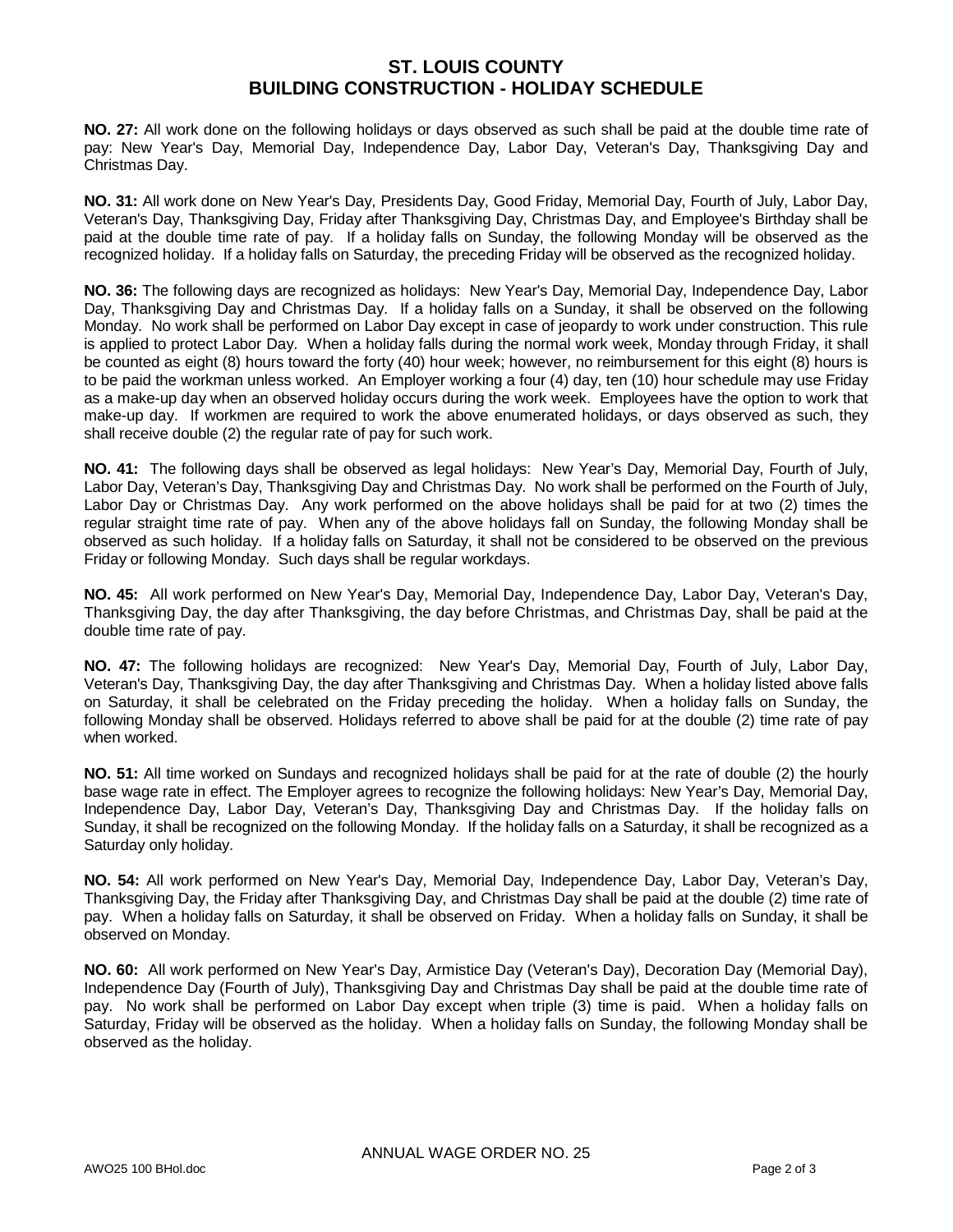#### **ST. LOUIS COUNTY BUILDING CONSTRUCTION - HOLIDAY SCHEDULE**

**NO. 66:** All work performed on Sundays and the following recognized holidays, or the days observed as such, of New Year's Day, Decoration Day, Fourth of July, Labor Day, Veteran's Day, Thanksgiving Day and Christmas Day, shall be paid at double (2) the hourly rate plus an amount equal to the hourly Total Indicated Fringe Benefits. Whenever any such holidays fall on a Sunday, the following Monday shall be observed as a holiday.

**NO. 69:** All work performed on New Year's Day, Memorial Day, July Fourth, Labor Day, Veteran's Day, Thanksgiving Day or Christmas Day shall be compensated at double (2) their straight-time hourly rate of pay. Friday after Thanksgiving and the day before Christmas are also holidays, however, if the employer chooses to work the normal work hours on these days, the employee will be paid at straight -time rate of pay. If a holiday falls on a Saturday, the holiday will be observed on Saturday; if a holiday falls on a Sunday, the holiday will be observed on the following Monday.

**NO. 71:** All work performed on the following recognized holidays, or days that may be celebrated as such, shall be paid at the double (2) time rate of pay: New Year's Day, Memorial Day, Independence Day, Labor Day, Veterans Day, Thanksgiving Day, Day after Thanksgiving and Christmas Day. If a holiday falls on Sunday, it shall be celebrated on Monday. If a holiday falls on Saturday, it shall be celebrated on the Friday proceeding such Saturday.

**NO. 73:** The following days are recognized as holidays: New Year's Day, Memorial Day, Fourth of July, Labor Day, Veteran's Day (or mutually agreed date of the Friday after Thanksgiving Day may be substituted for Veteran's Day), Thanksgiving Day and Christmas Day, or in the event that any of said Holidays falls on Sunday, then the day or days generally recognized as such. Any work performed anywhere on any of the aforesaid Holidays, or on the day or days recognized and observed as such, shall be paid for at double (2) time the regular hourly rate.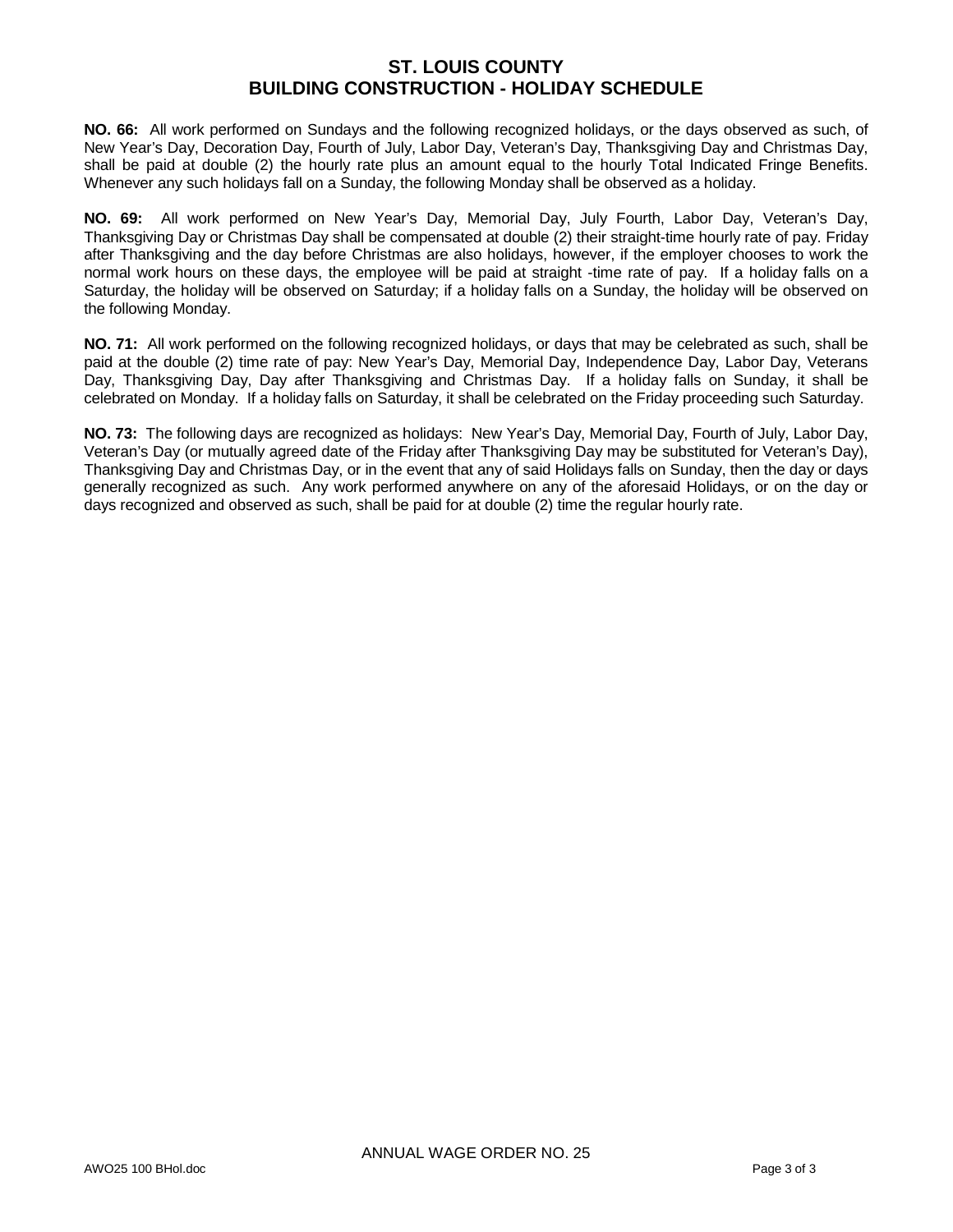#### Heavy Construction Rates for ST. LOUIS COUNTY

#### REPLACEMENT PAGE Section 100

|                                                 |           | Basic   | Over-    |                |                              |
|-------------------------------------------------|-----------|---------|----------|----------------|------------------------------|
| <b>OCCUPATIONAL TITLE</b>                       | * Date of | Hourly  | Time     | Holiday        | <b>Total Fringe Benefits</b> |
|                                                 | Increase  | Rates   | Schedule | Schedule       |                              |
| Carpenter                                       | 6/18      | \$38.85 | 11       |                | \$17.31                      |
| Cement Mason                                    | 6/18      | \$32.66 | 17       | 11             | \$19.00                      |
| Electrician (Outside-Line Construction\Lineman) |           | \$44.56 | 9        | 12             | $$5.75 + 36\%$               |
| Lineman Operator                                |           | \$38.35 | 9        | 12             | $$5.75 + 36\%$               |
| Lineman - Tree Trimmer                          |           | \$25.62 | 32       | 31             | $$11.70 + 3\%$               |
| Groundman                                       |           | \$29.48 | 9        | 12             | $$5.75 + 36\%$               |
| Groundman - Tree Trimmer                        |           | \$20.30 | 32       | 31             | $$8.88 + 3\%$                |
| Laborer                                         |           |         |          |                |                              |
| <b>General Laborer</b>                          |           | \$32.32 | 16       | 10             | \$15.32                      |
| Millwright                                      | 6/18      | \$38.85 | 11       | $\overline{7}$ | \$17.31                      |
| <b>Operating Engineer</b>                       |           |         |          |                |                              |
| Group I                                         | 6/18      | \$32.96 | 10       | 9              | \$27.43                      |
| Group II                                        | 6/18      | \$32.96 | 10       | 9              | \$27.43                      |
| Group III                                       | 6/18      | \$31.66 | 10       | 9              | \$27.43                      |
| Group IV                                        | 6/18      | \$28.20 | 10       | 9              | \$27.43                      |
| Oiler-Driver                                    | 6/18      | \$28.66 | 10       | 9              | \$27.43                      |
| <b>Pile Driver</b>                              | 6/18      | \$38.85 | 11       | $\overline{7}$ | \$17.31                      |
| Traffic Control Service Driver                  |           | \$27.35 | 26       | 25             | \$9.045                      |
| Truck Driver-Teamster                           |           | \$30.41 | 25       | 21             | \$10.82                      |

Use Heavy Construction Rates on Highway and Heavy construction in accordance with the classifications of construction work established in 8 CSR 30-3.040(3).

Use Building Construction Rates on Building construction in accordance with the classifications of construction work established in 8 CSR 30-3.040(2).

If a worker is performing work on a heavy construction project within an occupational title that is not listed on the Heavy Construction Rate Sheet, use the rate for that occupational title as shown on the Building Construction Rate sheet.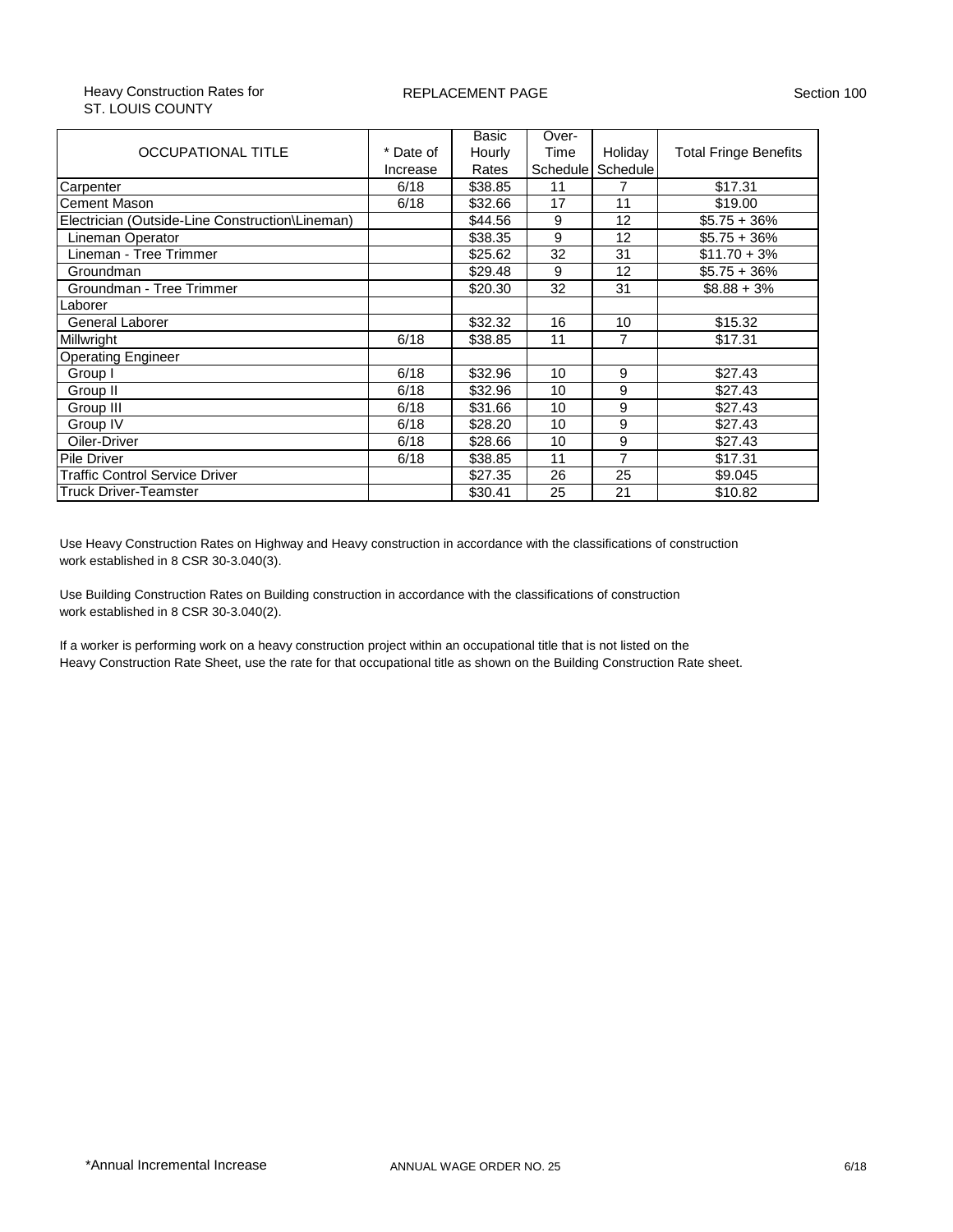## **ST. LOUIS COUNTY HEAVY CONSTRUCTION - OVERTIME SCHEDULE**

**FED:** Minimum requirement per Fair Labor Standards Act means time and one-half (1½) shall be paid for all work in excess of forty (40) hours per work week.

**NO. 9:** Eight (8) hours shall constitute a work day between the hours of 7:00 a.m. and 4:30 p.m. Forty (40) hours within five (5) days, Monday through Friday inclusive, shall constitute the work week. Work performed in the 9th and 10th hour, Monday through Friday, shall be paid at time and one-half (1½) the regular straight time rate of pay. Contractor has the option to pay two  $(2)$  hours per day at the time and one-half  $(1\frac{1}{2})$  the regular straight time rate of pay between the hours of 6:00 a.m. and 5:30 p.m., Monday through Friday. Worked performed in the first eight (8) hours on Saturday shall be paid at the rate of one and eight tenths (1.8) the regular straight time rate. Work performed outside these hours and on Sundays and recognized legal holidays, or days celebrated as such, shall be paid for at the rate of double (2) time.

**NO. 10:** Means the regular workday for which employees shall be compensated at straight time hourly rate of pay shall, unless otherwise provided for, begin at 8:00 a.m. and end at 4:30 p.m. The regular workweek shall consist of five (5) days, Monday through Friday, beginning at 8:00 a.m. and ending at 4:30 p.m. except as may be modified. The starting time may be either advanced or delayed one hour or two hours at the discretion of the Employer. The Employer may have the option to schedule his work week from Monday through Thursday at ten (10) hours per day at the straight time rate of pay with all hours in excess of ten (10) hours in any one day to be at the applicable overtime rate. If the Employer elects to work Monday through Thursday and is stopped due to inclement weather, holidays or other conditions beyond the control of the Employer, he shall have the option to work Friday at the straight time rate of pay to complete the forty (40) hour workweek. All necessary overtime and work performed on Saturday, shall be paid at time and one-half  $(1/2)$  the hourly rate, plus an amount equal to one-half  $(1/2)$  of the hourly Total Indicated Fringe Benefits. All work performed on Sundays and recognized holidays shall be paid at double (2) the hourly rate, plus an amount equal to the hourly Total Indicated Fringe Benefits. Shifts may be established when considered necessary by the Employer. Shift hours and rates will be as follows. If shifts are established, work on the First Shift will begin between 6:00 a.m. and 9:00 a.m. and consist of eight (8) hours of work plus one-half hour unpaid lunch. Hours worked during the first shift will be paid at the straight time rate of pay. The second shift shall start eight hours after the start of the first shift and consist of eight (8) hours of work plus one-half hour unpaid lunch. Work on the second shift will begin between 2:00 p.m. and 5:00 p.m. and be paid the straight time rate plus \$2.50 per hour. The third shift shall start eight hours after the start of the second shift and consist of eight (8) hours plus one-half hour unpaid lunch. Work on the third shift will begin between 10:00 p.m. and 1:00 a.m. and be paid the straight time rate plus \$3.50 per hour. The additional amounts that are to be paid are only applicable when working shifts. Shifts that begin on Saturday morning through those shifts which end on Sunday morning will be paid at time and one-half these rates. Shifts that begin on Sunday morning through those shifts which end on Monday morning will be paid at double time these rates.

**NO. 11:** Means the regular work day shall consist of eight (8) consecutive hours, exclusive of a thirty (30) minute lunch period, with pay at the regular straight time hourly rate. The regular workday shall begin on the jobsite between the hours of 6:00 a.m. and 8:00 a.m. with the starting time to be determined by the Employer, unless project owner requires different starting time. This adjustable starting time can, at the Employer's option, be staggered to permit starting portions of the work force, at various times within the prescribed hours. The Employer may establish a four (4) ten (10) hour shift exclusive of the thirty (30) minute lunch period at the straight time wage rate. Forty (40) hours per work week shall constitute a week's work Monday through Thursday. In the event a job is down due to weather conditions, safety or other conditions beyond the control of the Employer, then Friday may, at the option of the Employer, be worked as a makeup day at the straight time wage rate. Straight time is not to exceed ten (10) hours a day or forty (40) hours per week. Time and one-half (1½) shall be paid for all overtime hours worked during the week, Monday through Friday, and for all work performed on Saturday. Double time shall be paid for all time worked on Sunday and recognized holidays. For all overtime hours worked during the week or on Saturday \$16.25 of the fringe benefits portion of the prevailing wage shall be paid at time and one-half (1½). For all overtime hours worked on Sundays or recognized holidays \$16.25 of the fringe benefits portion of the prevailing wage shall be paid double time. The remaining \$.80 of the fringe benefit portion of the prevailing wage shall be paid at straight time.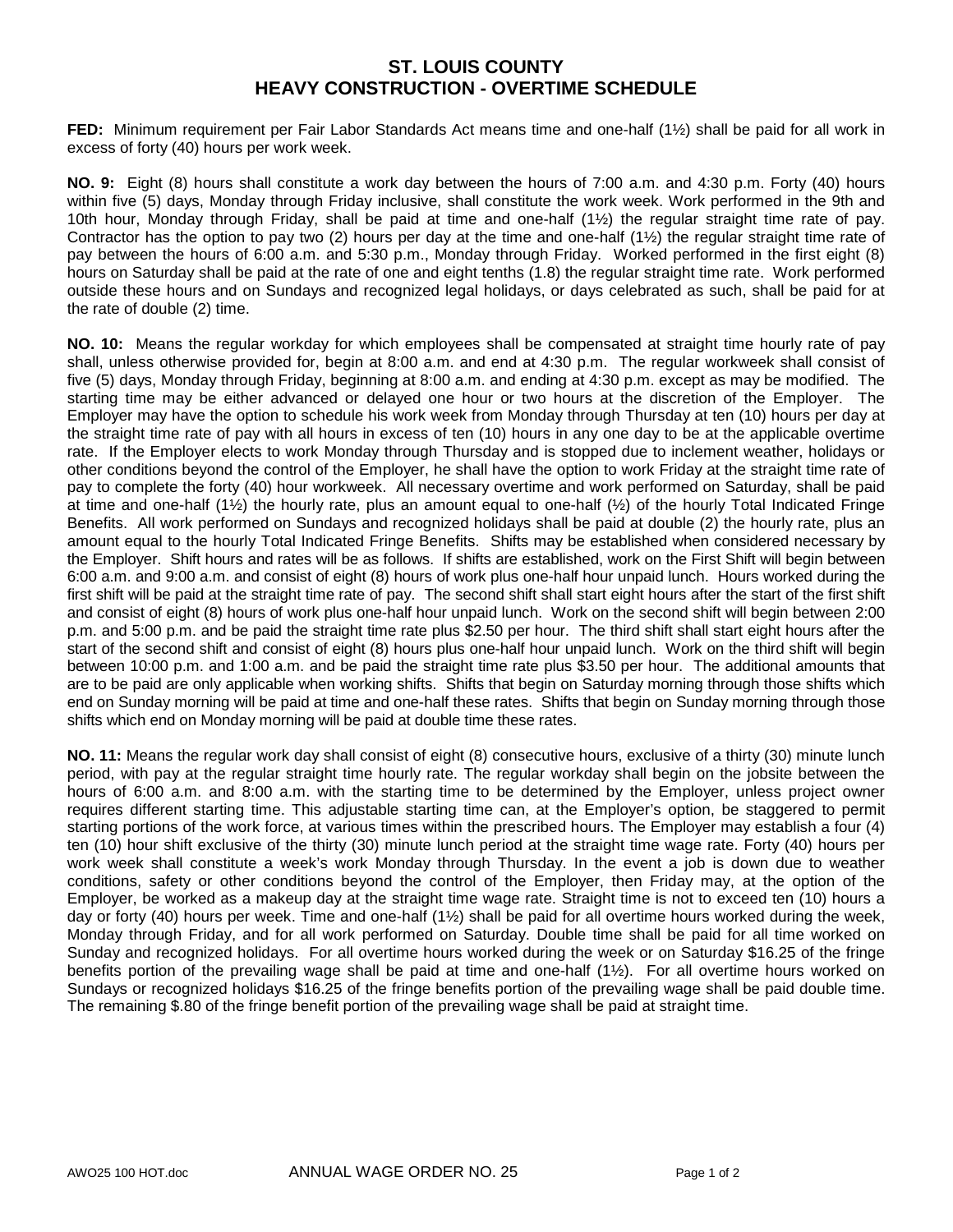# **ST. LOUIS COUNTY HEAVY CONSTRUCTION - OVERTIME SCHEDULE**

**NO. 16:** Means the regular workday shall consist of eight (8) consecutive hours, exclusive of a thirty (30) minute lunch period with pay at the straight time hourly rate. The regular workday shall begin on the job site between the hours of 6:00 a.m. and 9:00 a.m. with the starting time to be determined by the Employer. This adjustable start time can, at the Employer's option, be staggered to permit starting portions of the work force at various times within the prescribed hours. The workweek shall begin Monday at the established starting time. The Employer may establish a four (4) ten (10) hour shift exclusive of a thirty (30) minute unpaid lunch period at the straight time wage rate. Forty (40) hours per week shall constitute a week's work, Monday through Thursday. In the event a job is down due to weather conditions, holiday, or other conditions beyond the control of the Employer, then Friday may, at the option of the Employer, be worked as a make-up day at the straight time wage rate. Straight time is not to exceed ten (10) hours a day or forty (40) hours per week. When an Employer works a project on a four (4) ten (10) hour day work schedule, the Employer will not bring in any other crew for a fifth workday on the project while not calling in the normal crew that had been scheduled for that project. Time and one-half (1½) shall be paid for work performed in excess of eight (8) hours on any regular workday or outside the hours limiting a regular workday, Monday through Friday. Time and one-half (1½) shall be paid for work performed on Saturdays. Double (2) time shall be paid for work performed on Sundays and recognized holidays. Projects that cannot be performed during regular workday: If required by owner, the contractor may perform work outside the normal work hours and employees shall be paid applicable straight time hourly wage rate plus a premium of two dollars and fifty cents (\$2.50) per hour for the first eight (8) hours worked. Any hours worked in excess of eight (8) hours shall be paid at the applicable overtime rate plus the two dollar and fifty cent (\$2.50) per hour premium. Shift work: Shifts may be established when considered necessary be the Employer. Shifts hours and rates will be as follows: First Shift, Eight (8) hours plus one-half (1/2) hour for lunch. Second Shift, Eight (8) hours plus one-half (1/2) hour for lunch. Third Shift, Eight (8) hours plus one-half (1/2) hour for lunch. Shifts shall be established for a minimum of three (3) consecutive workdays. The first shift will be paid at eight (8) hours straight time for eight (8) hours work. The second shift will be paid eight (8) hours straight time plus a two dollar and fifty cent (\$2.50) per hour premium for eight (8) hours work, and third shift shall be paid eight (8) hours straight time plus a three dollar and fifty cent (\$3.50) per hour premium for eight (8) hours work. Overtime is computed after the premium has been added to the hourly wage rate. Nothing above prohibits the working of two (2) shifts at greater than eight (8) hours with the excess hours to be paid at overtime rate.

**NO. 17:** Means eight (8) hours shall constitute the regular work day and forty (40) hours a work week, Monday through Friday. The Employer shall establish the starting time between 6:30 a.m. through 9:00 a.m. An Employer may further adjust the starting time up to 9:30 A.M. throughout the year. Time and one-half (1½) shall be paid after eight (8) consecutive hours worked after the established starting time and for hours worked before the established starting time. Time and one-half (1½) shall be paid for work performed on Saturdays. Work performed on Sundays and Holidays shall be paid at the double (2) time rate of pay. The Employer when working on Highway and Road Work may have the option to schedule the work week for his paving crew only from Monday through Thursday at ten (10) hours per day at the straight time rate of pay with all hours in excess of ten (10) hours in any one day to be at the applicable overtime rate of time and one-half (1½). If the Employer elects to work from Monday through Thursday and is stopped due to inclement weather (rain, snow, sleet falling), the Employer shall have the option to work Friday at the straight time rate of pay to complete the forty (40) hours.

**NO. 25:** Means a regular work week of forty (40) hours, starting on Monday and ending on Friday. The regular work day shall be either eight (8) or ten (10) hours. If a crew is prevented from working forty (40) hours Monday through Friday, or any part thereof by reason of inclement weather, Saturday or any part thereof maybe worked as a make-up day at the straight time rate. Employees who are part of a regular crew on a make-up day, notwithstanding the fact that they may not have been employed the entire week, shall work Saturday at the straight time rate. A work day is to begin between 6:00 a.m. and 9:00 a.m. However, the project starting time maybe advanced or delayed if mutually agreed to by the interest parties. All hours worked on recognized holidays, or days observed as such, double (2) time shall be paid.

**NO. 26:** Means a regular work week of forty (40) hours will start on Monday and end on Friday. The regular work day shall be either eight (8) or ten (10) hours. If a crew is prevented from working forty (40) hours Monday through Friday, or any part thereof by reason of inclement weather, Saturday or any part thereof may be worked as a make-up day at the straight time rate. Employees who are part of a regular crew on a make-up day, notwithstanding the fact that they may not have been employed the entire week, shall work Saturday at the straight time rate. A workday is to begin between 6:00 a.m. and 9:00 a.m. However, the project starting time may be advanced or delayed if mutually agreed to by the interest parties. For all time worked on recognized holidays, or days observed as such, double (2) time shall be paid.

**NO. 32:** Means the overtime rate shall be time and one-half the regular rate for work over forty (40) hours per week. Sundays and Holidays shall be paid at double the straight time rate.